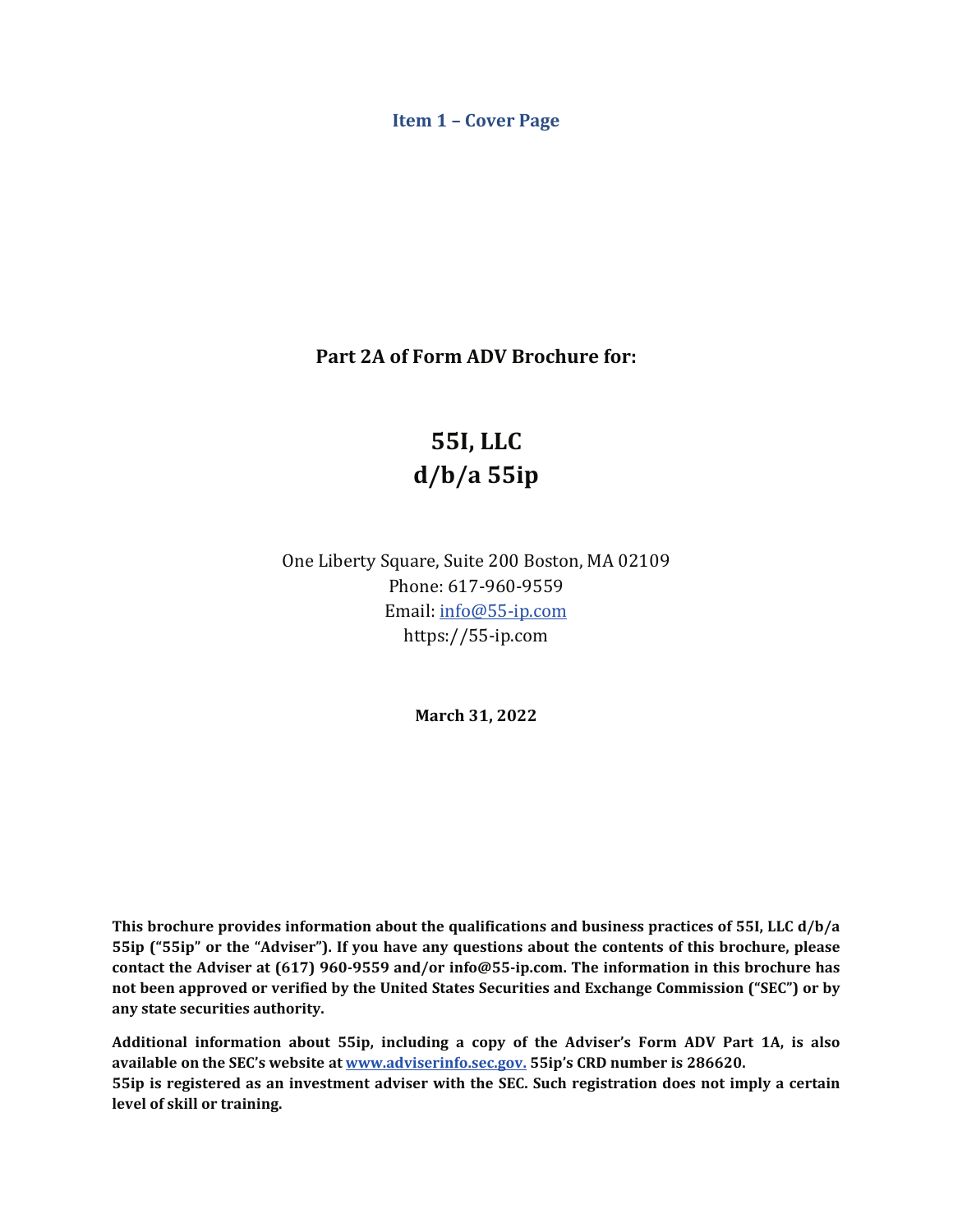### **Item 2 – Material Changes**

<span id="page-1-0"></span>This brochure ("Brochure") dated March 31, 2022 contains the following material changes since the last update of the Brochure on February 22, 2022:

- Item 4.E., Amounts Under Management, was updated to provide 55ip's assets under management as of February 28, 2022.
- Item 5., Fees and Compensation, was updated to clarify and enhance the disclosures describing the fees and compensation charged for the Adviser's services.
- Item 8.A., Methods of Analysis and Investment Strategies, was updated to further describe the methods of analysis utilized by 55ip when providing advisory services.
- Item 8.B., Material, Significant, or Unusual Risks Relating to Investment Strategies, was updated as follows:
	- The "LIBOR Discontinuance or Unavailability Risk" was updated to clarify certain aspects of the transition from LIBOR.
	- Additional disclosure was added to describe the risks associated with Tax Management services and Futures/Cleared Derivatives Transactions.
- Item 10.C., Relationships with Related Persons that are Material to this Advisory Business and Possible Conflicts of Interest, was updated to describe that 55ip provides certain tax management services to JPMorgan Chase Bank, N.A.'s private banking division, as delegated by 55ip's affiliate, J.P. Morgan Investment Management, Inc. ("JPMIM").
- Item 12.B., Aggregating Trading for Multiple Client Accounts, was updated to provide additional information regarding the Adviser's trading practices and trade rotation mechanism.
- Item 15., Custody, was updated to note that the Adviser is also deemed to have custody of client assets when a related person of the Adviser acts as custodian for such accounts. Clients should carefully review and reconcile the custodian statements to ensure that they reflect appropriate activity in the account. If Clients do not receive periodic account statements from their qualified custodian in a timely manner, they should contact their custodian immediately.

In addition, the following material changes were previously made to the Brochure over the past 12 months since the last annual update of the Brochure on March 31, 2021:

- Item 4.B., Types of Advisory Services, was updated to:
	- platform, the Managed Account Marketplace Account application (or other similar strategy. However, as described herein, JPMIM is in fact the investment adviser for ◦ provide additional information for those invested in the Custom Invest strategy within the Schwab Marketplace program: Due to operational constraints of the custodial agreement) with Schwab indicates 55ip as the investment adviser of this this strategy and delegates certain tax overlay and implementation responsibilities to 55ip.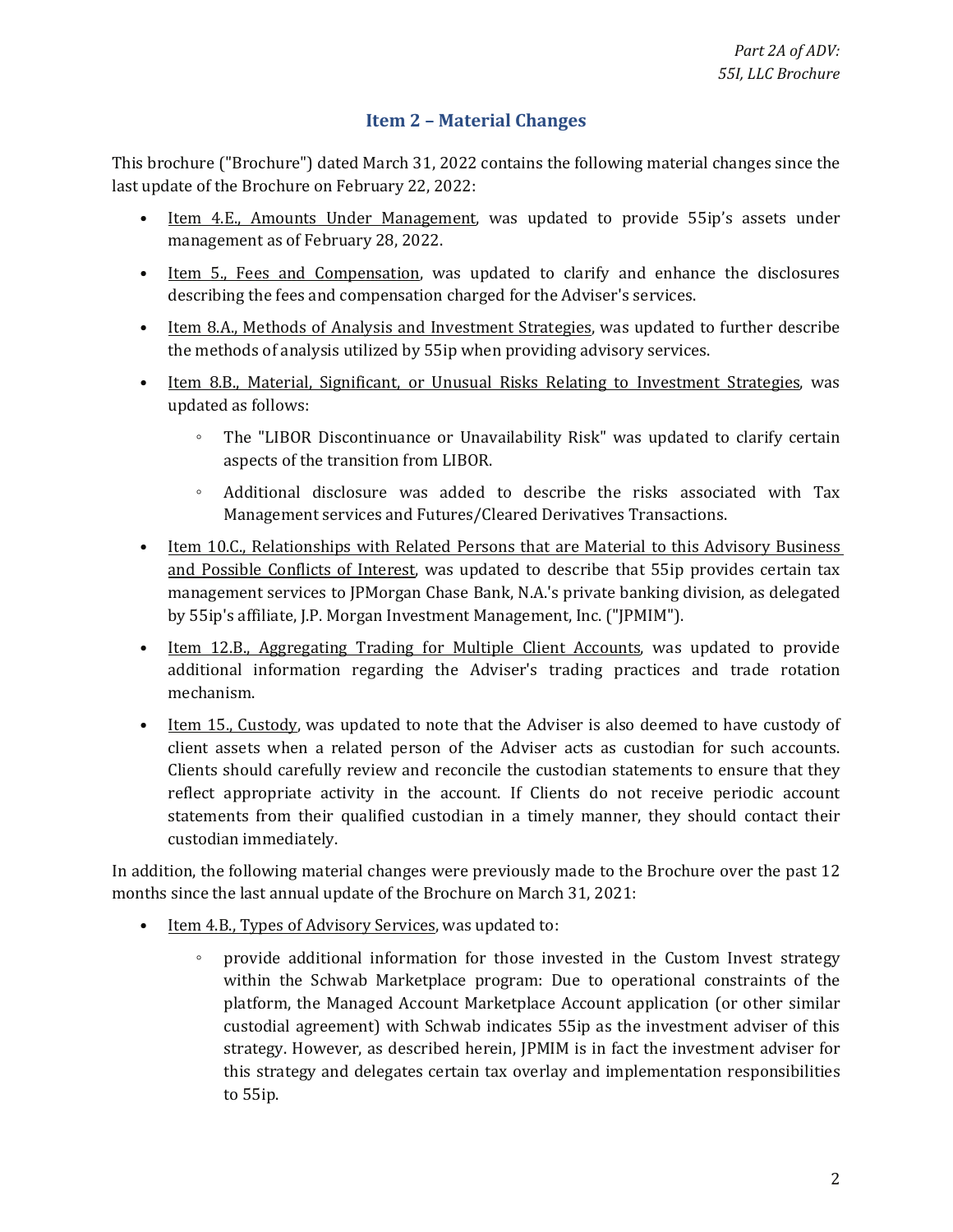- ◦ disclose that certain clients can work directly with a Model Provider to customize a Model, including Models provided by 55ip's affiliate, which are generally comprised of JPMorgan Affiliated Funds. 55ip is not responsible for selecting the funds within a Model provided by a Model Provider.
- 55ip's agreement with JPMIM to provide its tax management services to certain JPMIM • Items 4.B., 4.C., 5.A., 5.B., 8.B., 10.C., and 11.B. were updated to provide information about clients.
- Items 4.B. and 8.A. were updated to disclose that some Models would include stocks in addition to Funds.
- Item 5.A., Advisory Fees and Compensation, was updated to disclose the range of fees charged by 55ip to its Sub-Advisory Clients.
- Item 10.D., Material Conflicts of Interest Relating to Other Investment Advisers, was updated to disclose that 55ip's affiliate as a Model Provider has a conflict of interest when it selects JPMorgan Affiliated Funds for the Models because 55ip's affiliates benefit from an increased allocation to JPMorgan Affiliated Funds, and certain affiliates of 55ip may receive other fees for services provided to such funds.
- Item 11.A., Code of Ethics, was updated to disclose 55ip's adoption of the J.P. Morgan Asset Management Code of Ethics.
- Item 17, Voting Client Securities, was updated to clarify that 55ip is only responsible for voting proxies in cases where the Agreement (as defined below) explicitly includes provisions specifying 55ip's proxy voting obligations.

Further, certain disclosures throughout this Brochure have been enhanced. Clients should carefully read this Brochure in its entirety. Clients can request a copy of 55ip's Brochure by contacting 55ip at (617) 960- 9559.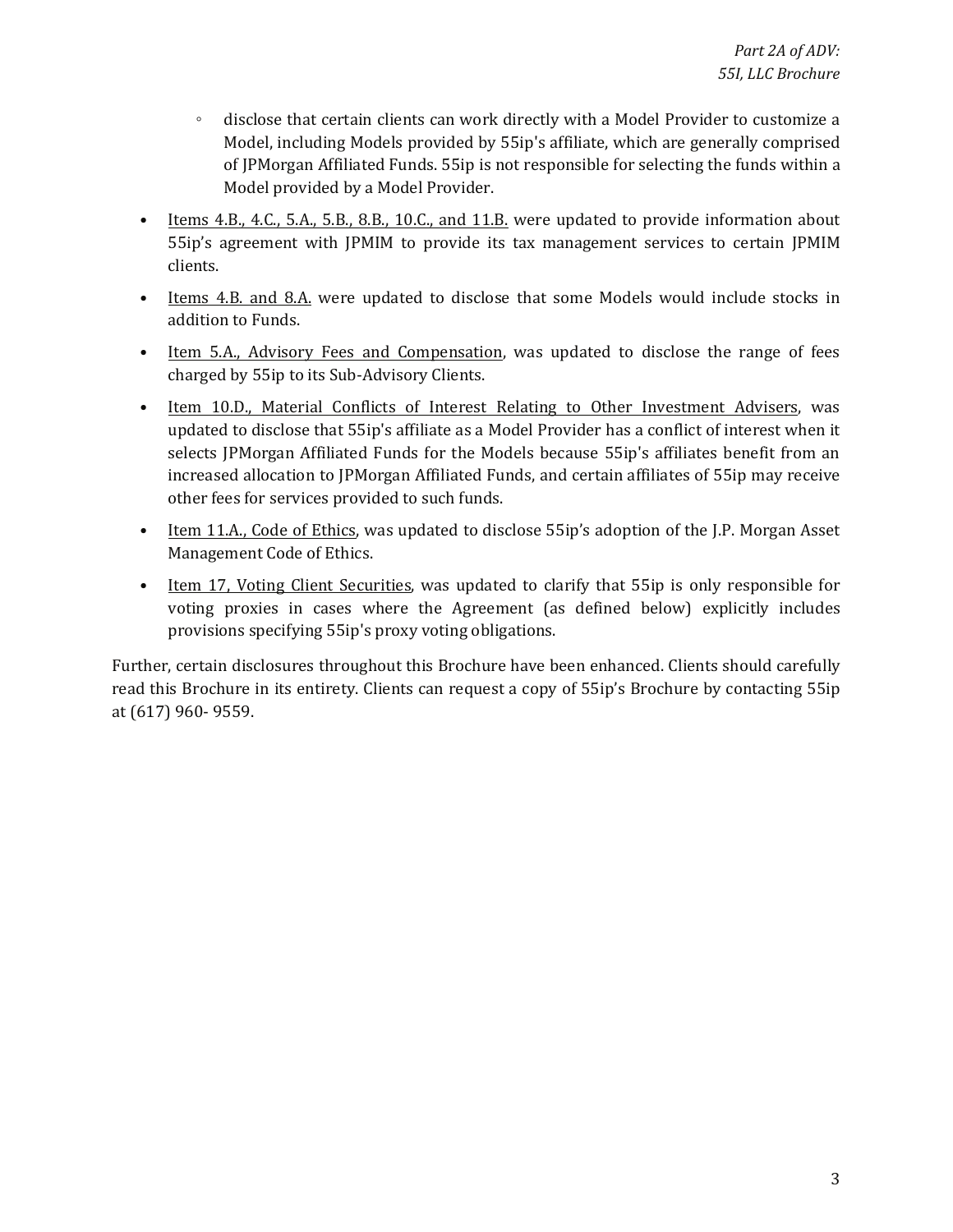# **Item 3 - Table of Contents**

<span id="page-3-0"></span>

| Item 1 – Cover Page                                                                             |                 |
|-------------------------------------------------------------------------------------------------|-----------------|
| Item 2 – Material Changes                                                                       | $\overline{2}$  |
| Item 3 - Table of Contents                                                                      | $\overline{4}$  |
| Item 4 - Advisory Business                                                                      | <u>5</u>        |
| Item 5 - Fees and Compensation                                                                  | 8               |
| Item 6 - Performance-Based Fees and Side-By-Side Management.                                    | <u> 11</u>      |
| <u>Item 7 – Types of Clients</u>                                                                | 11              |
| <u>Item 8 - Methods of Analysis, Investment Strategies and Risk of Loss</u> .                   | 11              |
| Item 9 - Disciplinary Information                                                               | 24              |
| Item 10 - Other Financial Industry Activities and Affiliations                                  | $\overline{24}$ |
| <u>Item 11 – Code of Ethics, Participation or Interest in Client Transactions, and Personal</u> | 27              |
| <u>Item 12 – Brokerage Practices</u>                                                            | 32              |
| Item 13 - Review of Accounts                                                                    | $\frac{34}{5}$  |
| <u>Item 14 – Client Referrals and Other Compensation</u>                                        | $\frac{34}{5}$  |
| Item $15$ – Custody.                                                                            | 35              |
| Item 16 - Investment Discretion                                                                 | 35              |
| <u><b>Item 17 - Voting Client Securities</b></u>                                                | 35              |
| Item 18 - Financial Information                                                                 | 36              |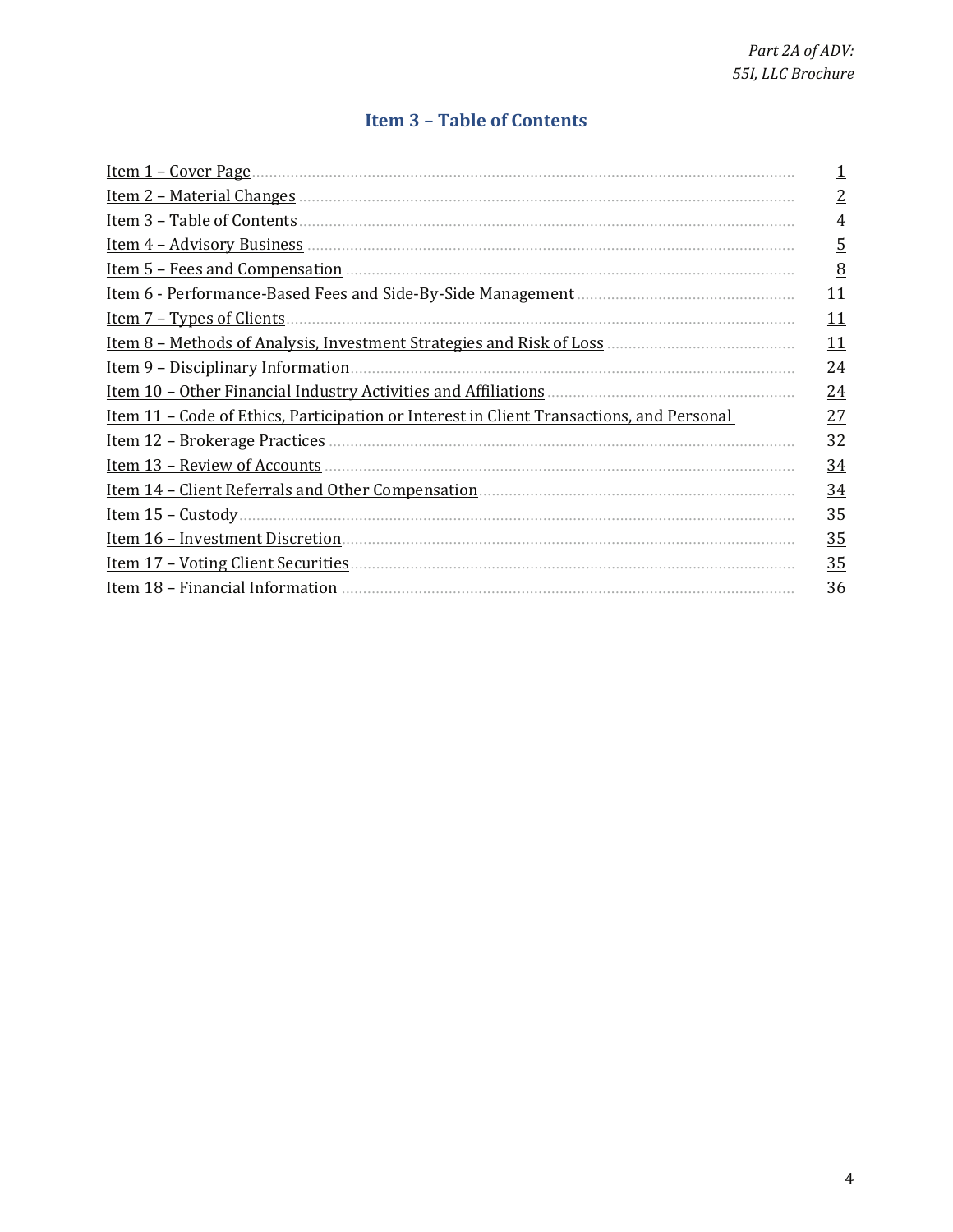### **Item 4 - Advisory Business**

#### <span id="page-4-0"></span>A. Description of the Advisory Firm

 Act"). 55ip, together with Bear Stearns Asset Management Inc., Campbell Global, LLC, Highbridge Incorporated, each an SEC registered investment adviser, various affiliated foreign investment This Brochure relates to the investment advisory services offered by 55I, LLC d/b/a 55ip ("55ip" or the "Adviser"). 55ip is registered with the U.S. Securities and Exchange Commission ("SEC") as an investment adviser pursuant to the Investment Advisers Act of 1940, as amended (hereafter, "The Capital Management, LLC, J.P. Morgan Alternative Asset Management, Inc., JPMorgan Asset Management (Asia Pacific) Limited, JPMorgan Asset Management (UK) Limited, JPMorgan Funds Limited, J.P. Morgan Investment Management Inc., Security Capital Research & Management advisers and the asset management division of JPMorgan Chase Bank, N.A. comprise the Asset Management ("AM") business of J.P. Morgan Asset & Wealth Management ("JPMAWM"). J.P. Morgan Asset Management ("JPMAM") is the marketing name for the AM businesses of JPMorgan Chase & Co. and its affiliates worldwide ("JPMC"). JPMC is a publicly traded global financial services firm.

55 Institutional Partners, LLC, which is a subsidiary of JPMC, owns 100% of the common stock of 55ip. 55ip is a Delaware limited liability company formed on June 28, 2016.

#### B. Types of Advisory Services

55ip primarily offers the following types of discretionary and non-discretionary advisory services to its clients (collectively, the "Clients"; each a "Client"):

- Sub-advisory services are offered to affiliated and unaffiliated institutions including other registered investment advisers ("RIAs") (each a "Sub-Advisory Client"), which may include advisory services through wrap fee programs and the U.S. Equity and Custom Invest Strategies where 55ip is delegated certain authority;
- Trade list delivery services are offered to affiliated and unaffiliated institutions, including RIAs (each a "Trade List Client"); and
- offered directly to high net worth individuals (each an "Individual Client") through • In limited circumstances, investment advice and portfolio management services are separately managed accounts.

 55ip provides advisory services pursuant to each Client's investment advisory agreement, sub- advisory agreement, or trade list delivery services agreement with 55ip or its affiliates (each, an "Agreement").

 utilize custom and automated strategies either for themselves or at scale for their end investors. 55ip provides an investment strategy engine ("the "55ip Services Portal") that enables Clients to The 55ip Services Portal also offers automated features where Clients can access Models and select tax transition services. Information pertaining to selected Models, including brochures, fact sheets, commentaries and other documents produced by Model Providers is also available through the 55ip Services Portal.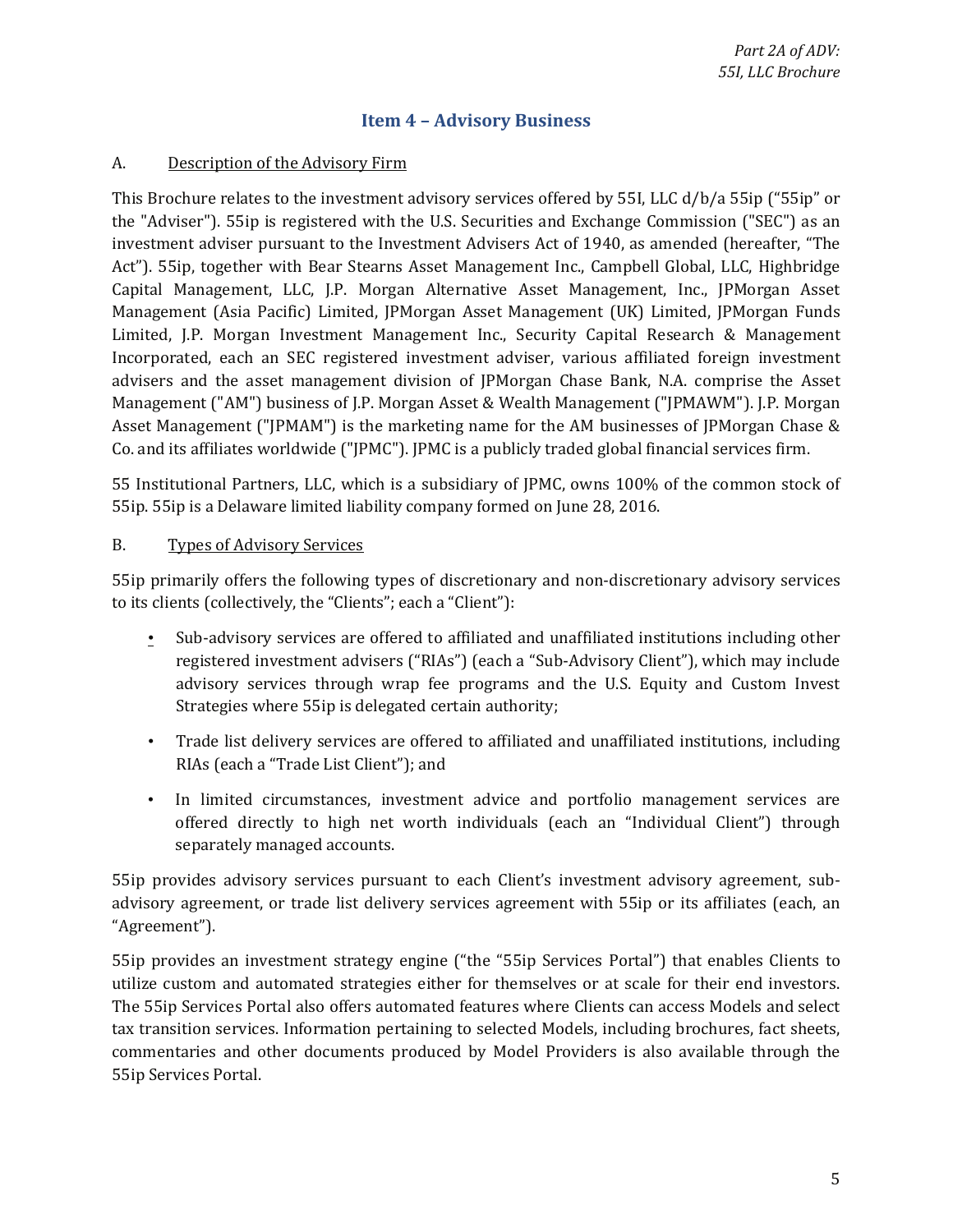exchange traded funds ("ETFs"), and/or stocks ("Models") pursuant to their specifications. 55ip investment advisers ("Model Providers"), as well as certain Clients who choose to use their own allocation weightings established by the Model Provider or Client. In certain instances Sub-Advisory Each Client directs 55ip to utilize one or more model portfolios comprised of mutual funds, does not create the Models; instead, the Models are provided by affiliated and unaffiliated Models in certain circumstances. Models include specific securities (including share classes) and Clients can work directly with a Model Provider, including 55ip's affiliate J.P. Morgan Investment Management Inc. ("JPMIM"), to customize a Model. Generally, Models include both the Model Provider's proprietary Funds (as defined in Item 8.A) as well as third-party Funds; however, Models provided by JPMIM, are generally comprised of either 100% JPMorgan Affiliated Funds or a very significant percentage of JPMorgan Affiliated Funds, subject to JPMIM's program parameters. 55ip is not responsible for selecting the funds within a Model provided by a Model Provider.

 selection in order to perform tax-loss harvesting trades), and, as further described below, ongoing 55ip's services include tax transition, active tax management (including, in certain instances, fund trading and rebalancing services. Ongoing trading and rebalancing services generally accommodate cash management, periodic rebalancing and investment changes at a frequency agreed upon by 55ip and the Client.

### Sub-Advisory Clients

When 55ip is engaged to provide discretionary services to its Sub-Advisory Clients, 55ip creates the buy and sell orders and directs trading activity for the individual accounts, pursuant to a subadvisory Agreement. Except in Wrap Programs, 55ip does not directly maintain a relationship with, nor serve as an investment adviser to any underlying investor of its Sub-Advisory Clients.

 affiliate, JPMIM, who is acting as a portfolio manager for separately managed account programs, maintain a relationship with, nor serve as an investment adviser to any underlying investor of its Managed Account Marketplace Account application (or other similar custodial agreement) with JPMIM is in fact the investment adviser for this strategy and delegates certain tax overlay and U.S. Equity and Custom Invest Strategies: 55ip also provides sub-advisory services on behalf of its including Wrap Programs. In this context, JPMIM's Models consist of stocks and ETFs. For some of these Models, such as the Custom Invest index tracking strategies, instead of providing a Model with specific securities and allocation weightings, JPMIM provides the investment guidelines for the strategy and 55ip utilizes proprietary technology guided by structured, mathematical, and rulesbased methodologies to implement client portfolios. In this program, 55ip does not directly Sub-Advisory Clients. Additional information for those invested in the Custom Invest strategy within the Schwab Marketplace program: Due to operational constraints of the platform, your Schwab indicates 55ip as the investment adviser of this strategy. However, as described herein, implementation responsibilities to 55ip, its affiliate. See JPMIM's Form ADV Part 2A at [www.adviserinfo.sec.gov](http://www.adviserinfo.sec.gov) for more information regarding the U.S. Equity and Custom Invest Strategies.

#### Trade List Clients

When 55ip is engaged to provide non-discretionary trade list delivery services, 55ip provides buy and sell recommendations to its Trade List Clients at the individual account level, pursuant to a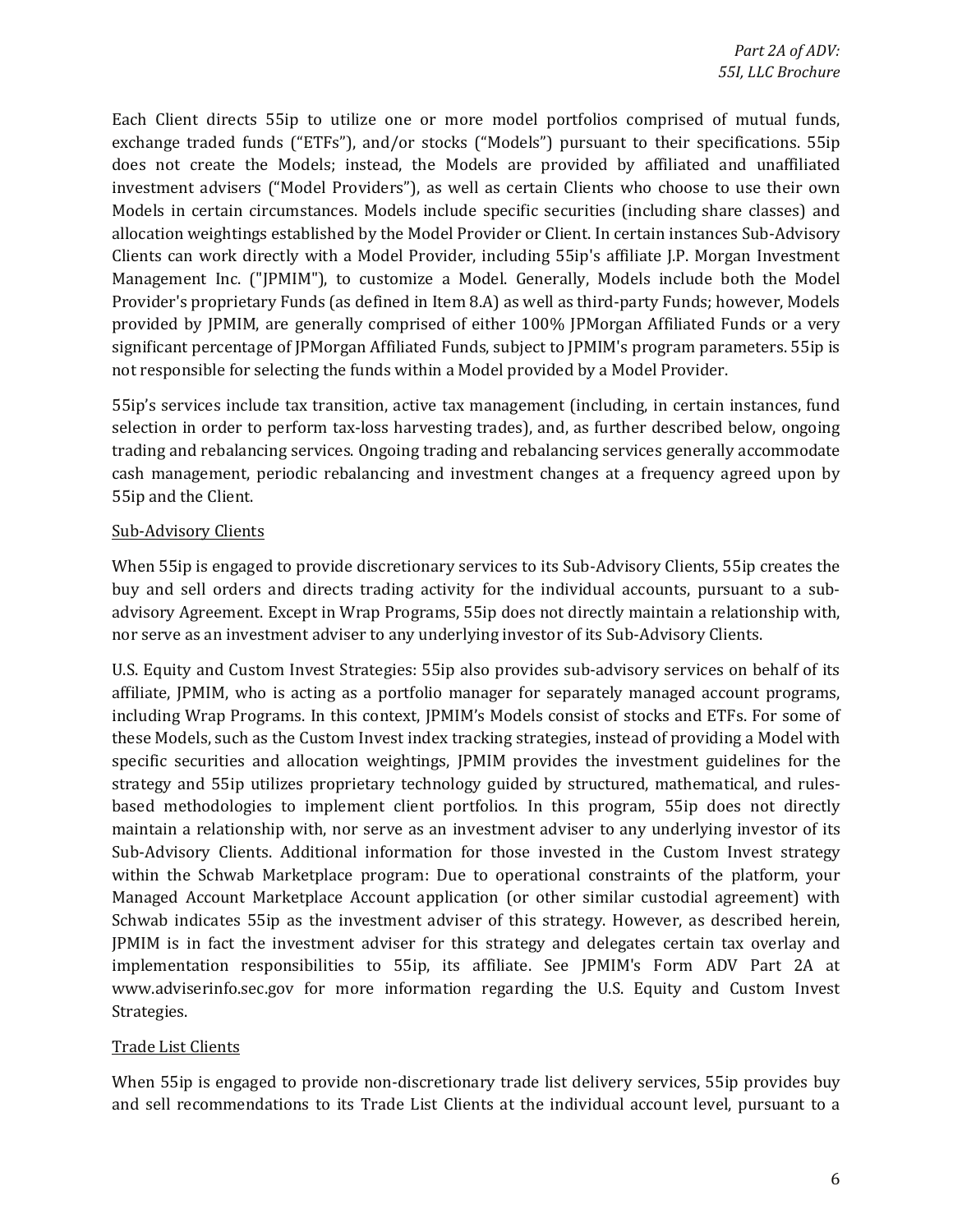Trade List Delivery Services Agreement. The Trade List Clients then choose when and whether to relationship with, nor serve as an investment adviser to any underlying investor of its Trade List execute such trades in their underlying investors' accounts. 55ip does not directly maintain a Clients.

### Individual Clients

55ip provides investment advice and portfolio management services to its Individual Clients with the objective of seeking risk adjusted after tax returns greater than an appropriate benchmark by utilizing Models that contain globally diversified portfolios of ETFs. 55ip will allocate the Individual Client's assets among various ETFs, taking into consideration the investment goals identified by the Individual Client.

### C. Client Tailored Services and Client Imposed Restrictions

 Investment services may be tailored for each client's specific needs and objectives. The Adviser guidelines associated with each of the Models and determined by the Model Providers (the "Model Guidelines"). While operating within the Model Guidelines, the Adviser can customize risk profiles, The Adviser has controls to monitor compliance with each Model Provider's Model Guidelines. The Adviser may deviate from Model Guidelines to account for account specific considerations, such as typically makes investments for Sub-Advisory Clients and Individual Clients in accordance with the handle cash management, and effect transactions to implement the Models selected by the Clients. tax-management. Clients may impose restrictions on investments in certain securities or types of securities.

When providing services on behalf of its affiliate, JPMIM, as described above (e.g., the U.S. Equity and Custom Invest Strategies), Clients can request reasonable restrictions on the management of their accounts, subject to JPMIM's acceptance and the program's parameters. These restrictions can include certain industries, sectors or specific securities, as available through the 55ip Services Portal.

### D. Wrap Fee Programs

The Adviser's sub-advisory services are also available through bundled wrap fee programs ("Wrap" or "Wrap Programs") sponsored by certain broker-dealers or investment advisers ("Sponsors").

 assets through one or more investment advisers participating in the program. Except for execution management of the client's assets. In certain Wrap Programs, the Sponsor contracts with other A client in a Wrap Program typically receives professional investment management of account charges for certain transactions as described below, clients pay a single, all-inclusive (or "wrap") fee charged by the Sponsor based on the value of the client's account assets for asset management, transactions effected by the Sponsor, custody, performance monitoring and reporting through the Sponsor. The Adviser receives a portion of this wrap fee for its investment management services. The Sponsor typically assists the client in defining the client's investment objectives based on information provided by the client, aids in the selection of one or more investment advisers to manage the client's account, and periodically contacts the client to ascertain whether there have been any changes in the client's financial circumstances or objectives that warrant a change in the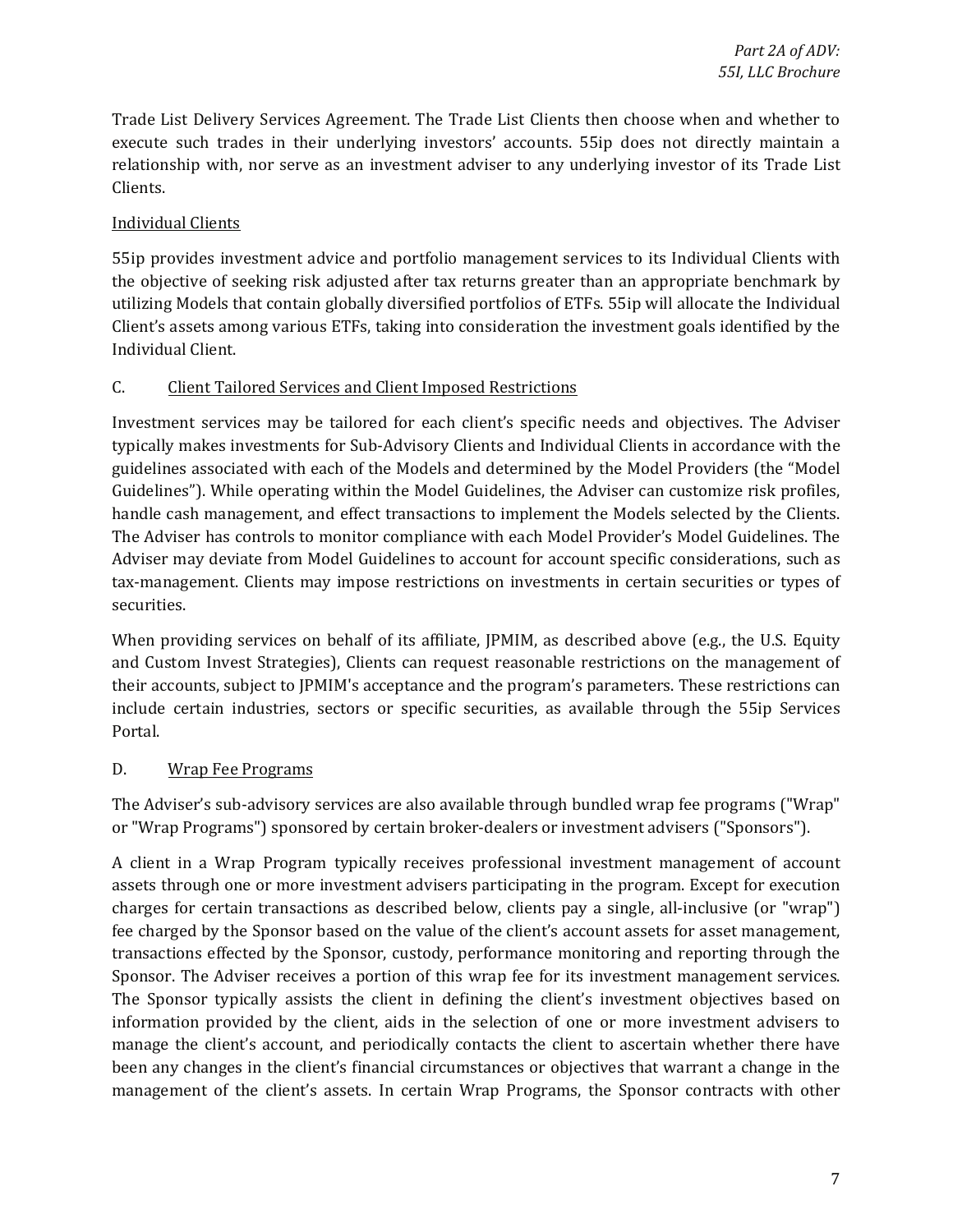<span id="page-7-0"></span>investment advisers to perform these services. The Sponsor typically pays the Adviser a fee based on the assets of clients invested in the applicable strategy in the Wrap Program.

 The Adviser also manages client assets in unbundled advisory programs. Wrap clients should be through the Sponsor or through other firms. Fees are unbundled for various services and aware that comparable services may be available at lower aggregate costs on an unbundled basis negotiated separately by the client including, but not limited to, investment management, custody and trade execution, although the Adviser's fee covers only investment management services and not custody and brokerage services.

Depending on the circumstances, the aggregate of any separately paid fees may be lower (or higher) than the wrap fee charged in the Wrap Program. Payment of a bundled asset-based wrap fee may or may not produce accounting, bookkeeping, or income tax results better than those resulting from the separate payment of (i) securities commissions and other execution costs on a trade-by-trade basis and (ii) advisory fees.

 Wrap accounts are generally managed in the same or similar manner to other Sub-Advisory Client accounts. However, Wrap Programs may impose specific restrictions and investment guidelines that are more restrictive than other accounts; this is discussed in the Sponsor's Form ADV brochure. See the Sponsor's Form ADV brochure for more information.

 please see Items 5.A-E, Item 12, and Item 15, respectively. Please refer to Schedule D in Part 1A of For additional information regarding Fees and Compensation, Brokerage Practices and Custody, 55ip's Form ADV for a full list of the Wrap Programs in which 55ip participates.

#### E. Amounts Under Management

As of February 28, 2022, 55ip had assets under management in the amounts set forth below:

| <b>Assets Under Management</b>                                            | <b>U.S. Dollar Amount</b> |
|---------------------------------------------------------------------------|---------------------------|
| Assets Managed on a Discretionary Basis                                   | \$4,704,679,786           |
| Assets Managed on a Non-Discretionary Basis                               | \$0                       |
| <b>Total Regulatory Assets Under Management</b>                           | \$4,704,679,786           |
| Other Advisory Assets not included in Regulatory Assets Under Management* | \$941,560,511             |
| <b>Total Assets Under Management</b>                                      | \$5,646,240,297           |

\*This category includes Trade List Delivery Services.

### **Item 5 - Fees and Compensation**

#### A. Advisory Fees and Compensation

Clients generally pay an advisory fee based on a percentage of the market value of the assets managed by the Adviser. Such fee is referred to as an asset-based fee. The fees and compensation payable to 55ip, and the timing of their payment, are negotiable and vary among Clients based upon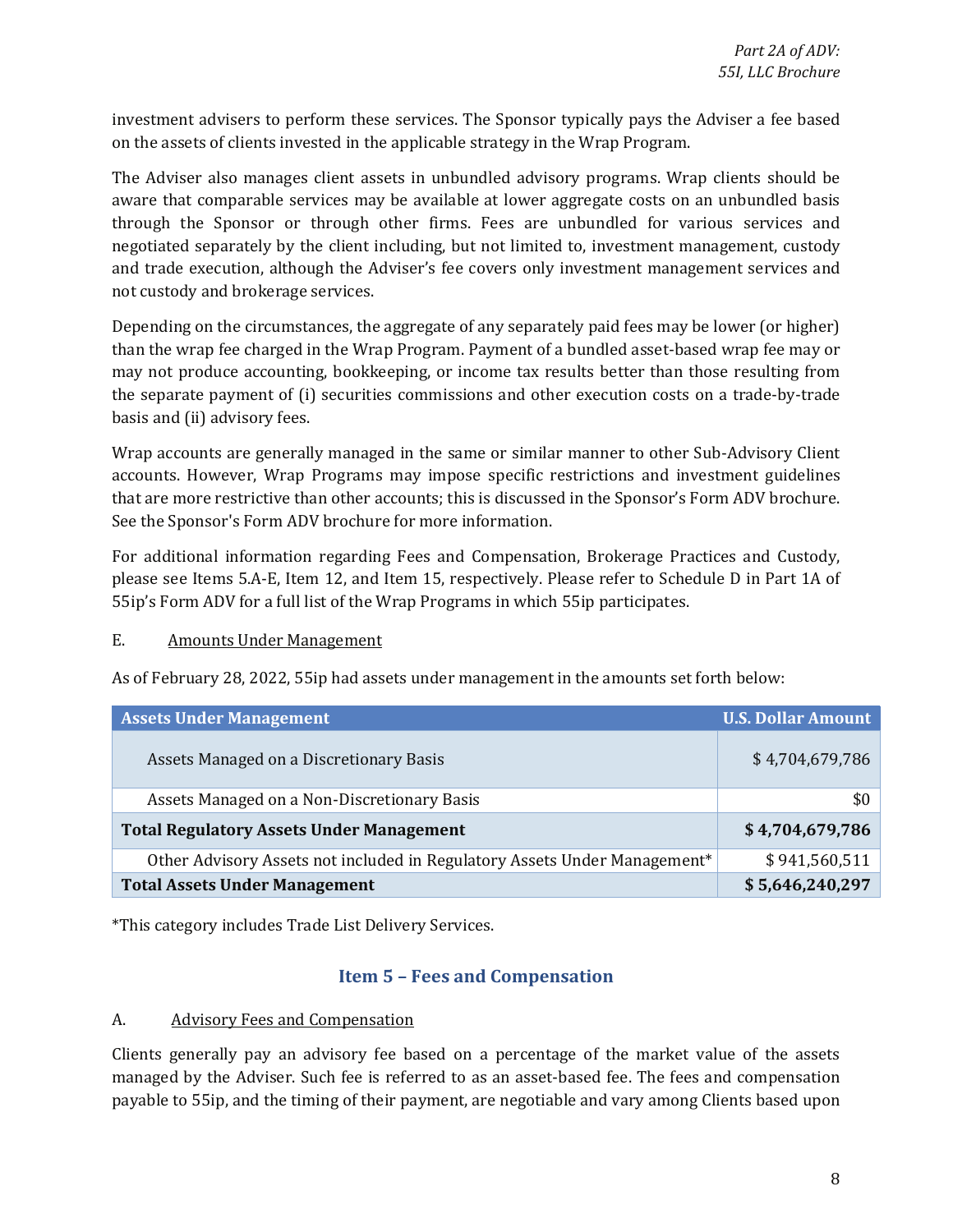sole discretion, reduce, or waive the fee with respect to any Client. However, compensation is the program, size of the account, investment objective and other business factors. 55ip may, in its generally as follows:

### Sub-Advisory Clients

In return for providing sub-advisory services, 55ip receives sub-advisory fees from Sub-Advisory Clients. The fees paid to 55ip vary widely depending on the complexity and features of the specific investment strategy selected by the Sub-Advisory Client and are typically between 5 and 55 basis points per year. Sub-advisory fees are negotiated in advance and are not based on performance. Each sub-advisory Agreement in place between 55ip and the Sub-Advisory Client specifies how subadvisory fees will be charged.

 arrangement.With respect to Wrap Programs, the Adviser is paid an asset-based fee by the Sponsor For certain services contracted through its affiliate, including the U.S. Equity and Custom Invest Strategies, the affiliate compensates 55ip, instead of the Client, pursuant to a separate in connection with the advisory services provided. The Adviser's advisory fee is calculated by the Sponsor based on a percentage of the assets under management. Such compensation ranges from 10-40 basis points annually, based on the investment mandate and the terms and conditions negotiated with the Sponsor.

### Trade List Clients

 typically between 8 and 35 basis points per year. Trade list delivery fees are negotiated in advance In return for providing trade list delivery services, 55ip receives trade list delivery fees from Trade List Clients. In the case of Trade List Clients, 55ip bills the Trade List Client and fees are paid to 55ip by the Trade List Client. The trade list delivery fees paid to 55ip vary widely depending on the complexity and features of the specific investment strategy selected by the Trade List Client and are and are not based on performance. Each Trade List Delivery Services Agreement in place between 55ip and the Trade List Client specifies how fees will be charged. For certain services contracted through its affiliate, the affiliate compensates 55ip in lieu of the Trade List Client.

### Individual Clients

 will charge a fee typically ranging from 5 to 65 basis points per year, depending on the complexity In limited instances, 55ip receives management fees from Individual Clients. In such instances, 55ip and features of the specific investment strategy selected by the Individual Client. Such fees are management fees negotiated in advance and are not based on performance. Each investment management agreement in place between 55ip and the Individual Client specifies how investment management fees will be charged.

### B. Payment of Fees

 to each Client's agreement. In these cases, the Client authorizes the direct deduction or withdrawal of fees to be paid to 55ip from either the Client's or underlying investor's account(s). However, for In most cases, fees are directly debited from the Client's or underlying investor's account, pursuant Trade List Delivery Clients and certain Sub-Advisory Clients, 55ip will bill the Client, in which case, the Client is responsible for directing the payment of fees to 55ip for some or all of their accounts.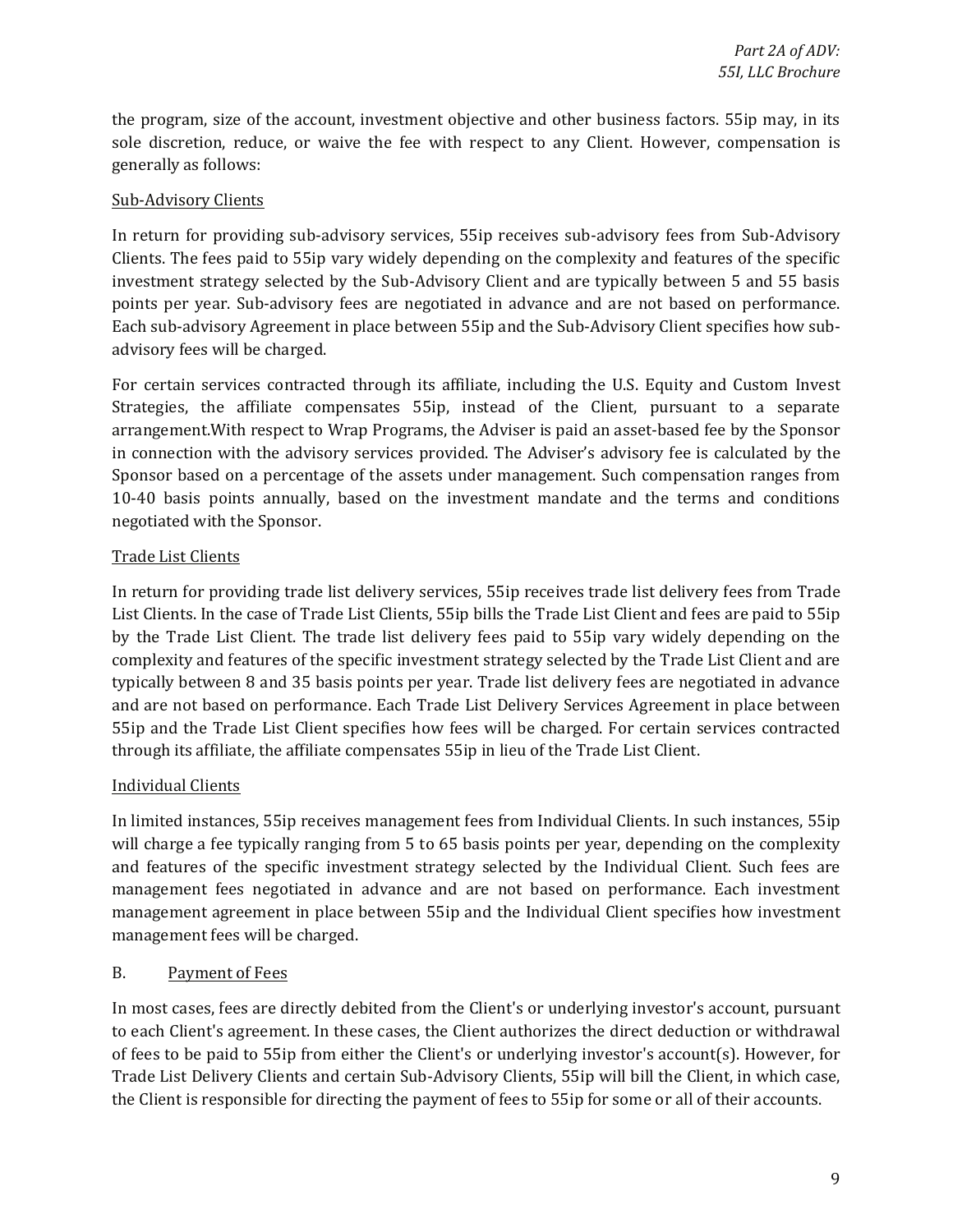Accounts are billed on a monthly or quarterly basis. Accounts can be billed in arrears or in advance, fees will be calculated from the account opening date through the end of the month or quarter, as but are typically billed in arrears. When accounts are billed in arrears, fees are calculated based on the average daily balance of the previous period. For new accounts opened during a billing period, applicable. For accounts billed in advance, fees are typically calculated based on the period's beginning value.

For programs that are contracted through an affiliate, including the U.S. Equity and Custom Invest Strategies, 55ip does not deduct fees or bill client accounts but is compensated by its affiliate pursuant to the applicable agreement.

In Wrap Programs, 55ip does not directly bill client accounts; instead the Sponsor is responsible for calculating fees and billing client accounts. Sponsors typically require that their fees be paid in advance, on a monthly or quarterly basis. In cases where the Wrap Program account is terminated before the end of the billing period, the Sponsor will be responsible for providing fee refunds. Wrap clients should review the terms and conditions of the Wrap Program or contact the Sponsor regarding arrangements for refunds of pre-paid fees.

 the fees outlined above to 55ip in lieu of the clients. If these Model Providers decide to no longer 55ip partners with select Model Providers who may choose to subsidize all, or a portion of the fees typically charged to Clients who invest in such Models. In these instances, the Model Providers pays subsidize the fees in the future, 55ip will begin charging the Sub-Advisory Client or Individual Client accounts according to applicable agreements. Fees and arrangements are explicitly detailed in each Client's agreement with 55ip.

 In certain instances and pursuant to each Sub-advisory agreement or Trade List agreement, 55ip is also responsible for calculating and billing fees to be paid to the Model Provider and/or Sub- Advisory Client. In these cases, the Model Provider and/or Sub-Advisory Client establishes its fee Advisory Client's fees but will forward them to the Model Provider and/or Sub-Advisory Client on a monthly or quarterly basis. The fees established by the Model Provider and/or Sub-Advisory Client schedule and 55ip will add those fees to 55ip's advisory fee and bill the client, pursuant to the methods outlined above. Once received, 55ip will not retain the Model Provider's and/or Subare in addition to the Adviser's fees described in Item 5.A. above.

### C. Additional Fees and Compensation

 In addition to 55ip's advisory fees described above, Clients may be subject to other fees and expenses in connection with the Adviser's advisory services.

 incurred in connection with the Client's account. In addition, Clients will bear any other expenses as Clients invested in ETFs, or mutual funds will bear the pro-rata share of the expenses of the fund. Such fees may include, but are not limited to, (i) management fees; (ii) all operating and administration expenses, including but not limited to, all custodial fees, accounting, brokerage commissions, clearing fees, borrowing charges, interest on margin and other borrowings, and taxes may be set forth in each Client's Agreement.

55ip's advisory fees are exclusive of any applicable brokerage commissions, transaction fees, shortterm redemption fees, and other related costs and expenses which are incurred by the Clients or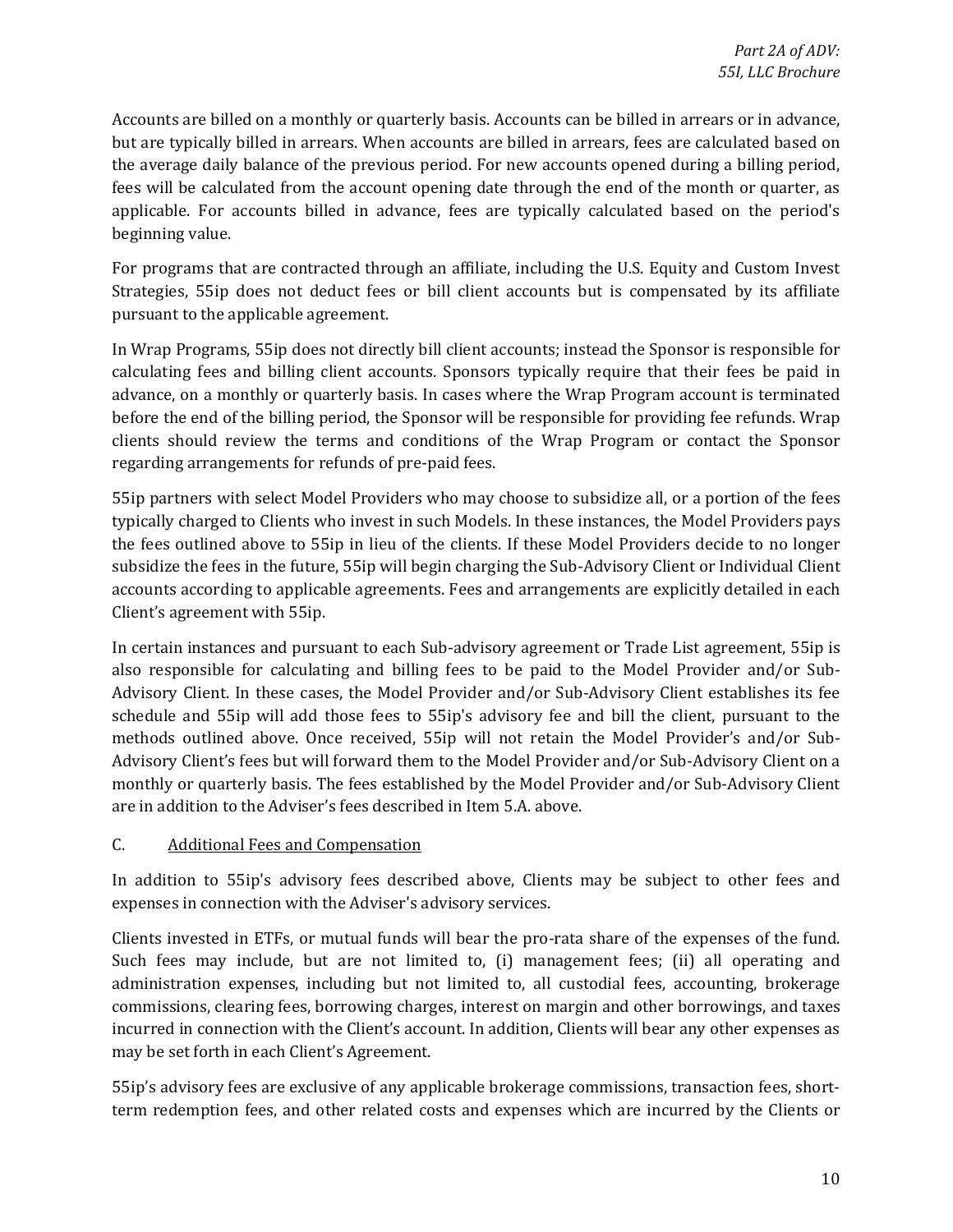<span id="page-10-0"></span>end-investors. Such charges, fees, and commissions are exclusive of and in addition to 55ip's fee, and 55ip does not receive any portion of these charges, fees, and commissions. Please see Item 12 of this Brochure regarding brokerage.

### D. Prepayment of Fees

 from the date of closing through the end of the quarter or month if the advisory agreement is For accounts that bill in advance, a refund will be made for the pro-rata portion of any fees collected terminated prior to the end of the billing period.

#### E. Outside Compensation for the Sale of Securities

 Not applicable. Neither 55ip nor any of its supervised persons accept compensation for the sale of securities or other investment products.

### **Item 6 - Performance-Based Fees and Side-By-Side Management**

Not applicable. Neither 55ip nor any of its supervised persons accept performance-based fees.

### **Item 7 – Types of Clients**

55ip's primary business is to provide sub-advisory and trade list delivery services to institutions, including other RIAs. In some cases, 55ip provides investment advice and portfolio management services to individuals via separately managed accounts.

 The minimum account size for Clients is \$50,000. Minimums are subject to waiver in the Adviser's discretion and are waived for Client accounts from time to time.

### **Item 8 - Methods of Analysis, Investment Strategies and Risk of Loss**

### A. Methods of Analysis and Investment Strategies

When providing advisory services, 55ip utilizes proprietary technology guided by structured, mathematical, and rules-based methods of analysis. The securities selected for inclusion are based on the underlying securities of the Model, which is selected by the Client. When making investment decisions, 55ip's rule-based methodologies consider taxes, and seek to maintain low tracking error versus the applicable Model.

 With respect to the Custom Invest index tracking strategies, investment results seek to correspond, investors should expect that their accounts will realize tracking error relative to the index. JPMIM before fees and expenses, to the performance of an index. These strategies utilize optimizationbased investing, which is an indexing strategy in which an account invests in a representative sample of the index's underlying holdings while seeking to maintain low tracking error versus the index. Because an account will not be invested in all of the underlying securities of the index, determines the investment guidelines and the appropriate trading thresholds for tracking error and harvesting losses, while 55ip utilizes proprietary technology guided by optimization-based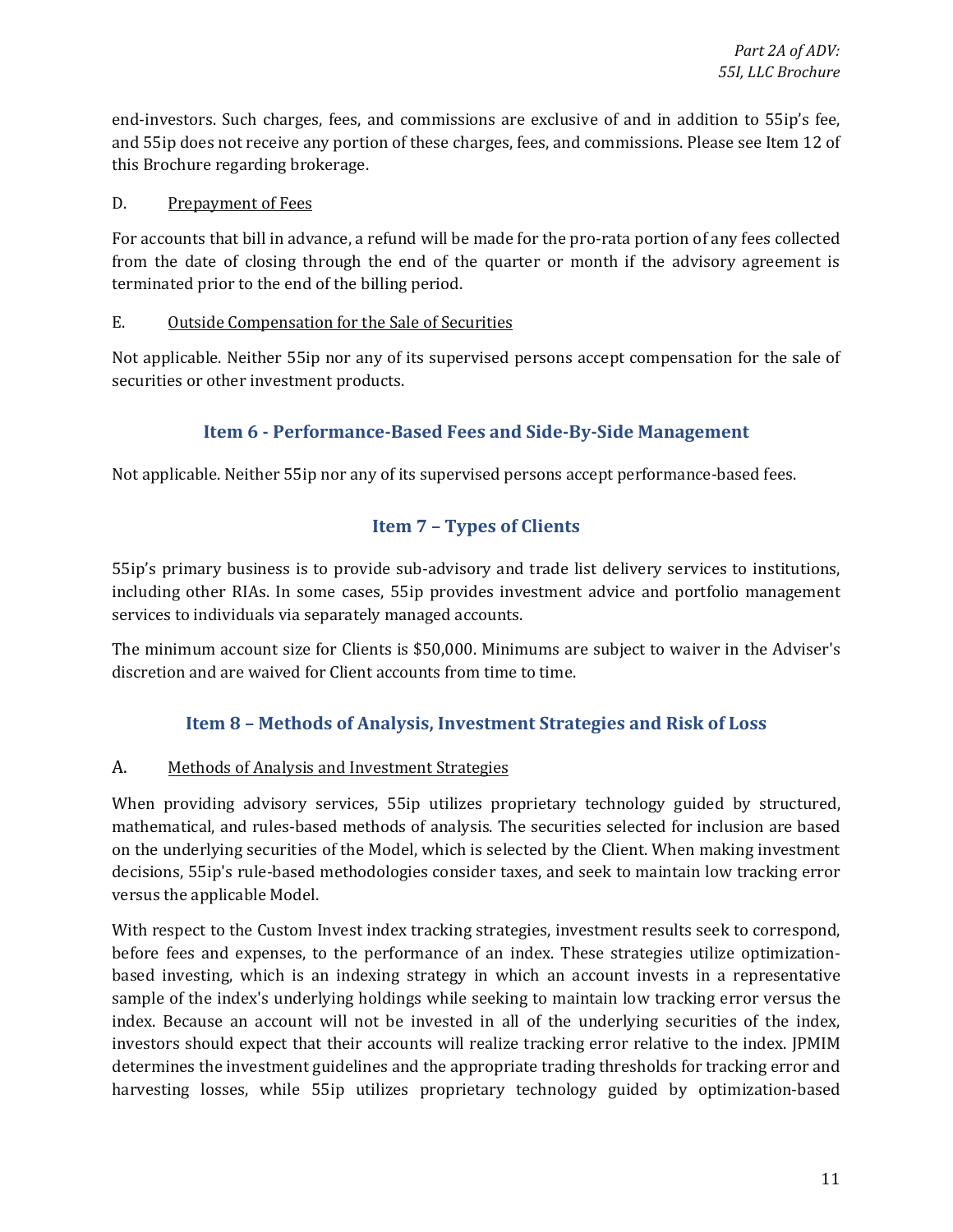portfolios will differ from other accounts invested in the same strategy. JPMIM may change the methodologies to implement account portfolios. As a result, investors should expect that their strategy's optimization parameters, including the manner and frequency of optimization, at any time without notice.

 Depending on the Model, Client assets will be invested in mutual funds, ETFs (together with mutual funds, "Funds"), including Funds managed by J.P. Morgan Investment Management Inc. ("JPMIM") or its affiliates ("JPMorgan Affiliated Funds"), and stocks, including JPMC stock. The Funds hold various types of securities or assets in U.S. and foreign developed or emerging markets, including but not limited to, equity and debt securities (including treasuries), derivatives, real estate, commodities, and currencies. Index tracking strategies will typically include JPMC stock when the applicable index includes JPMC stock as an underlying holding. For information about conflicts of interest related to investing in JPMC stock, see the Clients' Investments in Affiliated Companies section within Item 11.B.

#### B. Material, Significant, or Unusual Risks Relating to Investment Strategies

The investment strategies utilized by the Adviser depend on the requirements of the Client and the investment guidelines associated with the Client's account. Each strategy is subject to material risks. An account or fund may not achieve its objective if the Adviser's expectations regarding particular securities or markets are not met. Any investment includes the risk of loss, and there can be no guarantee that a particular level of return will be achieved.

 with each investment strategy or applicable to a particular client account. It is impossible to identify securities held. While the Adviser seeks to manage accounts so that risks are appropriate to the they could lose some or all of their investment and should be prepared to bear the risk of such carefully read all applicable informational materials and offering or governing documents prior to retaining the Adviser to manage an account or investing in any JPMorgan Affiliated Funds. Clients are urged to ask questions regarding risk factors applicable to a particular strategy or investment 55ip and consult with their own advisers to determine whether a particular investment strategy or type of security is suitable for their account in light of their specific circumstances, investment Set forth below are some of the material risk factors that are often associated with the investment strategies and types of investments relevant to many of the Adviser's clients. This is a summary only. The information included in this Brochure does not include every potential risk associated all the risks associated with investing and the particular risks applicable to a client account will depend on the nature of the account, its investment strategy or strategies, and the types of strategy, it is often impossible or not desirable to fully mitigate risks. Clients should understand that potential losses. Clients should not rely solely on the descriptions provided below and should product, read all product-specific risk disclosures and any other materials that may be provided by objectives and financial situation.

 relevant fund's investment strategy are disclosed in the prospectus, governing documents, or other and consult with their own counsel and advisers as to all matters concerning an investment in a In the case of Funds, including JPMorgan Affiliated Funds, the risk factors associated with the materials of the fund. Prospective investors should carefully read the relevant offering documents fund.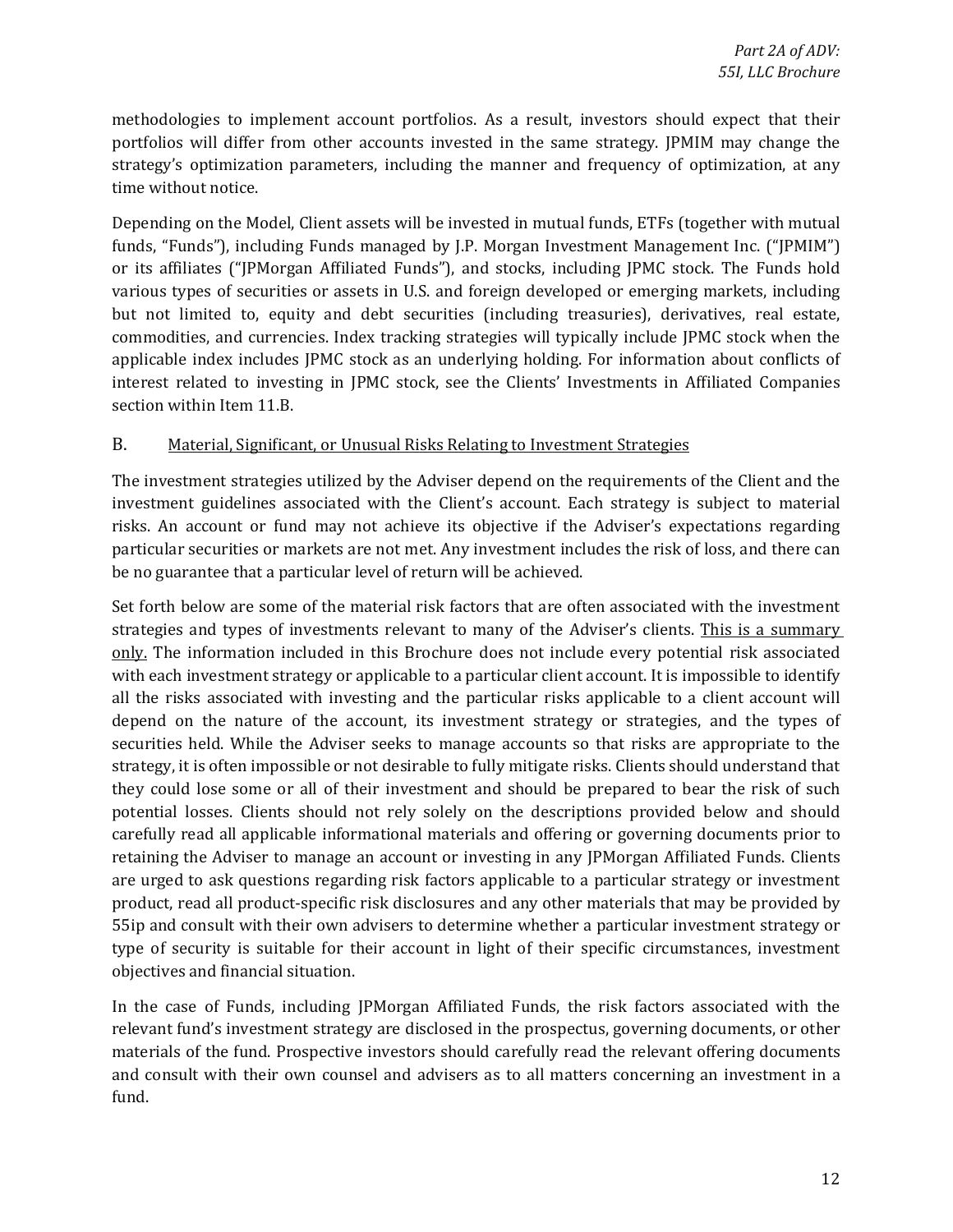### **General Portfolio Risks**

 included in Models and through direct investments, if any. The degree to which these risks apply to The following are a summary of the investment and trading risk factors associated with a separately managed account. Clients are exposed to the risks summarized below through investments in Funds a particular Client will vary according to its strategy and investment guidelines.

 market, or other asset classes, due to a number of factors, including inflation (or expectations for inflation), deflation (or expectations for deflation), interest rates, global demand for particular **General Market Risk.** Economies and financial markets throughout the world are becoming increasingly interconnected, which increases the likelihood that events or conditions in one country or region will adversely impact markets or issuers in other countries or regions. Securities in any one strategy may under perform in comparison to general financial markets, a particular financial products or resources, market instability, debt crises and downgrades, embargoes, tariffs, sanctions and other trade barriers, regulatory events, other governmental trade or market control programs, and related geopolitical events. In addition, the value of a strategy's investments may be negatively affected by the occurrence of global events such as war, terrorism, environmental disasters, natural disasters or events, country instability, and infectious disease epidemics or pandemics.

 account or fund's investment performance. The full impact of the COVID-19 pandemic, or other For example, the outbreak of COVID-19, a novel coronavirus disease, has negatively affected economies, markets and individual companies throughout the world, including those in which Client accounts and Funds invest. The effects of this pandemic to public health and business and market conditions, including exchange trading suspensions and closures may continue to have a significant negative impact on the performance of the Client accounts and Fund investments, increase Client account and Fund volatility, impact arbitrage and pricing mechanisms for certain Funds, exacerbate preexisting political, social, and economic risks to Client accounts and Funds, and negatively impact broad segments of businesses and populations. The Adviser's operations may be interrupted as a result, which may contribute to the negative impact on investment performance. In addition, governments, their regulatory agencies, or self-regulatory organizations may take actions in response to the pandemic that affect the instruments in which a Client account or Fund invests, or the issuers of such instruments, in ways that could have a significant negative impact on such future epidemics or pandemics, is currently unknown.

 with cyber security, including: theft, loss, misuse, improper release, corruption and destruction of, clients, and compromises or failures to systems, networks, devices, and applications relating to the losses to the Adviser and its clients; the inability of the Adviser to transact business with its clients; or other parties; violations of privacy and other laws; regulatory fines, penalties, and reputational service providers (including any sub-advisers, administrator, transfer agent, and custodian or their **Cyber Security Risk.** As the use of technology has become more prevalent in the course of business, the Adviser has become more susceptible to operational and financial risks associated or unauthorized access to, confidential or highly restricted data relating to the Adviser and its operations of the Adviser and its service providers. Cyber security risks may result in: financial delays or mistakes in materials provided to clients; the inability to process transactions with clients damage; and compliance and remediation costs, legal fees, and other expenses. The Adviser's agents), financial intermediaries, companies in which client accounts and funds invest, and parties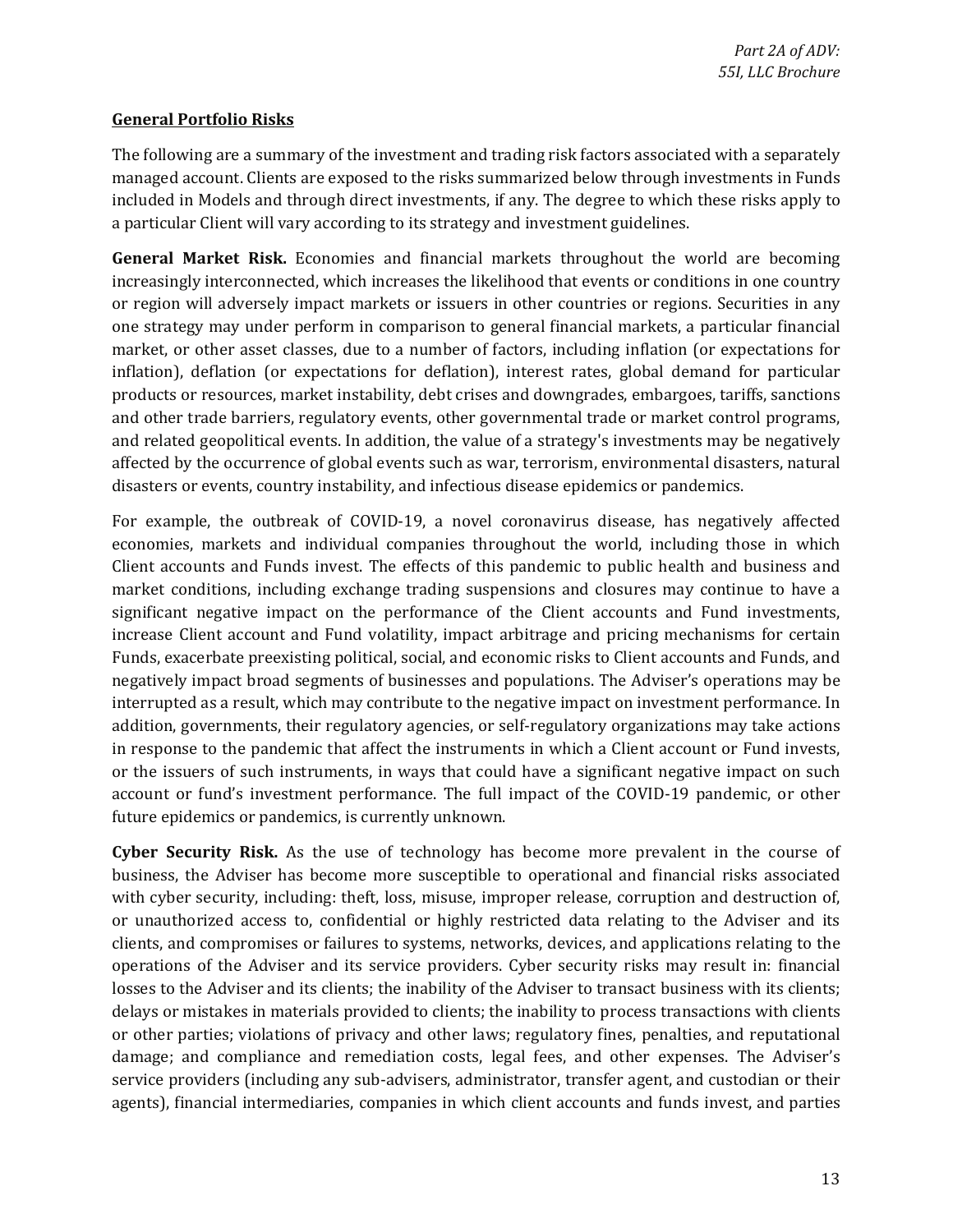with which the Adviser engages in portfolio or other transactions also may be adversely impacted by cyber security risks in their own businesses, which could result in losses to the Adviser or its with cyber security, there is no guarantee that those measures will be effective, particularly since clients. While measures have been developed which are designed to reduce the risks associated the Adviser does not directly control the cyber security defenses or plans of its service providers, financial intermediaries, and companies in which they invest or with which they do business.

**Intellectual Property and Technology Risks Involved in International Operations.** There can be risks to technology and intellectual property that can result from conducting business outside the United States. This is particularly true in jurisdictions that do not have comparable levels of protection of corporate proprietary information and assets such as intellectual property, trademarks, trade secrets, know-how, and customer information and records. As a result, the Adviser can be more susceptible to potential theft or compromise of data, technology, and intellectual property from a myriad of sources, including direct cyber intrusions or more indirect routes such as companies being required to compromise protections or yield rights to technology, data, or intellectual property in order to conduct business in a foreign jurisdiction.

 make any express or implied warranties of any kind with respect to such data. The Adviser shall not **Data and Information Risk.** Although the Adviser obtains data and information from third party sources that it considers to be reliable, the Adviser does not warrant or guarantee the accuracy and/or completeness of any data or information provided by these sources. The Adviser does not have any liability for any errors or omissions in connection with any data provided by third party sources.

**Regulatory Risk.** Changes in the laws or regulations of the United States or other countries, investments and their ability to pursue their investment strategies. Any such rules, regulations and including any changes to applicable tax laws and regulations, could impair the ability of an account to achieve its investment objective and could increase Fund operating expenses. In addition, there have been legislative, tax and regulatory changes and proposed changes that may apply to the activities of the Adviser that may require legal, tax and regulatory changes, including requirements to provide additional information pertaining to a client account to the Internal Revenue Service or other taxing authorities. Regulatory changes and restrictions imposed by regulators, self-regulatory organizations and exchanges vary from country to country and may affect the value of client other changes, and any uncertainty in respect of their implementation, may result in increased costs, reduced profit margins and reduced investment and trading opportunities, all of which may negatively impact performance.

 **Counterparty Risk.** An account may have exposure to the credit risk of counterparties with which exchange transactions or through brokers, dealers, custodians, and exchanges through which it afforded by transacting through a clearing house, might not be available in connection with over the counter ("OTC") transactions. Therefore, in those instances in which an account enters into OTC it deals in connection with the investment of its assets, whether engaged in exchange traded or offengages. In addition, many protections afforded to cleared transactions, such as the security transactions, the account will be subject to the risk that its direct counterparty will not perform its obligations under the transactions and will sustain losses.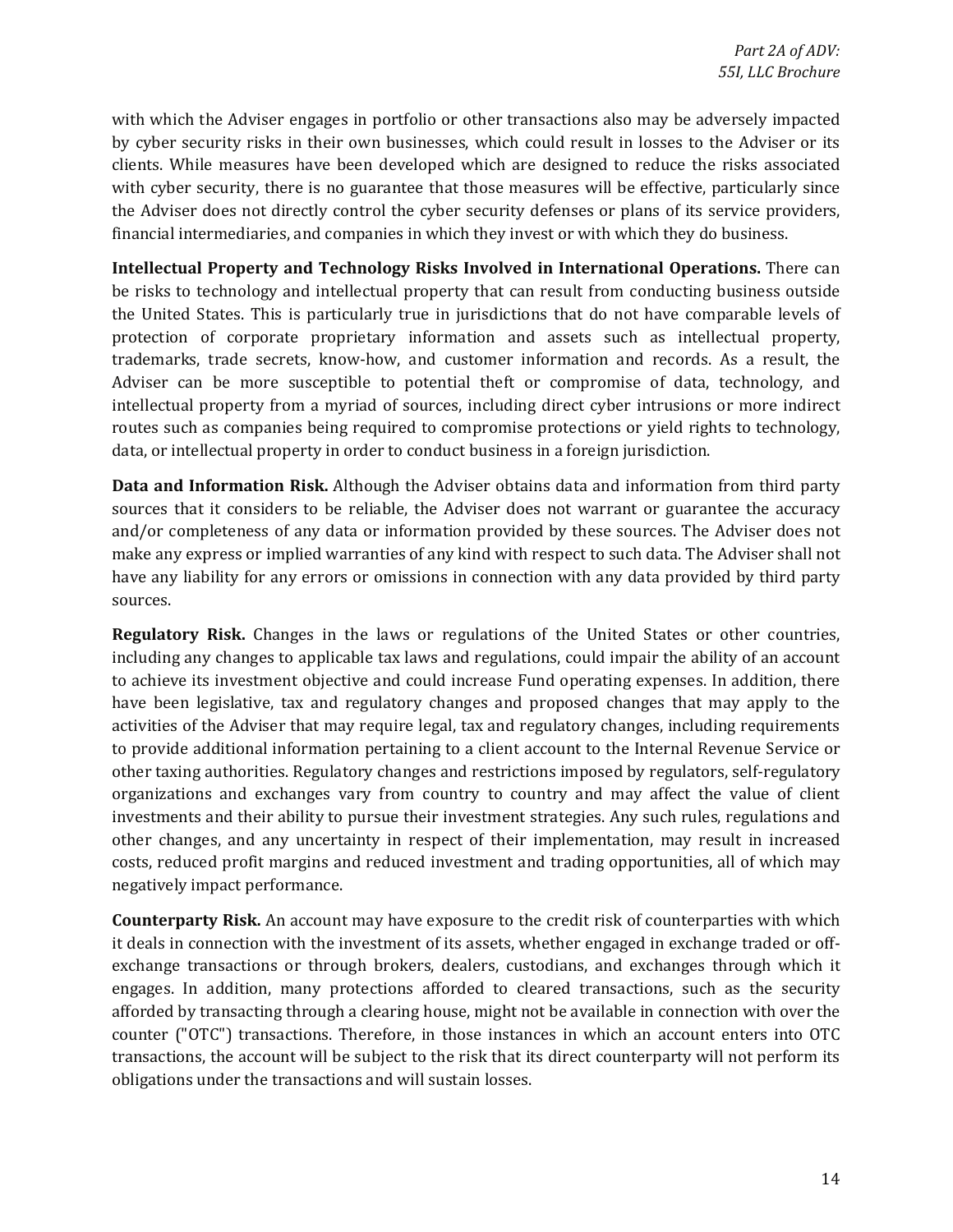**Liquidity Risk.** Investments in some equity and privately placed securities, structured notes or other instruments may be difficult to purchase or sell, possibly preventing the sale of these illiquid securities at an advantageous price or when desired. A lack of liquidity may also cause the value of investments to decline and the illiquid investments may also be difficult to value.

 portfolio may be subject to greater volatility than a more geographically or sector diversified sector that experiences adverse economic, business, political conditions, or other concerns will **Geographic and Sector Focus Risk.** Certain strategies and funds concentrate their investments in a region, small group of countries, an industry, or economic sector, and as a result, the value of the portfolio. Investments in issuers within a country, state, geographic region, industry, or economic impact the value of such a portfolio more than if the portfolio's investments were not so concentrated. A change in the value of a single investment within the portfolio may affect the overall value of the portfolio and may cause greater losses than it would in a portfolio that holds more diversified investments.

 dollars. Currency exchange rates may fluctuate significantly over short periods of time for a number markets, may be riskier than other types of investments and may increase the volatility of a **Currency Risk.** Changes in foreign currency exchange rates will affect the value of certain portfolio securities. Generally, when the value of the U.S. dollar rises in value relative to a foreign currency, an investment impacted by that currency loses value because that currency is worth less in U.S. of reasons, including changes in interest rates. Devaluation of a currency by a country's government or banking authority also will have a significant impact on the value of any investments denominated in that currency. Currency markets generally are not as regulated as securities portfolio.

 expropriation and nationalization risks, sanctions or other measures by the United States or other Foreign Securities and Emerging Markets Risk. Investments in securities of foreign issuers denominated in foreign currencies are subject to risks in addition to the risks of securities of U.S. issuers. These risks include political and economic risks, civil conflicts and war, greater volatility, governments, currency fluctuations, higher transactions costs, delayed settlement, possible foreign controls on investment, liquidity risks, and less stringent investor protection and disclosure standards of some foreign markets. Events and evolving conditions in certain economies or markets may alter the risks associated with investments tied to countries or regions that historically were perceived as comparatively stable becoming riskier and more volatile. These risks are magnified in countries in emerging markets, which may have relatively unstable governments and lessestablished market economies than those of developed countries. Emerging markets may face greater social, economic, regulatory and political uncertainties. These risks make emerging market securities more volatile and less liquid than securities issued in more developed countries.

**High Portfolio Turnover Risk.** Certain strategies engage in active and frequent trading leading to increased portfolio turnover, higher transaction costs, and the possibility of increased capital gains, including short-term capital gains that are generally taxable as ordinary income.

 highly volatile and their purchase may involve high transaction costs. At any particular time or from **Initial Public Offering Risk.** IPO securities have no trading history, and information about the companies may be available for very limited periods. The prices of securities sold in IPOs may be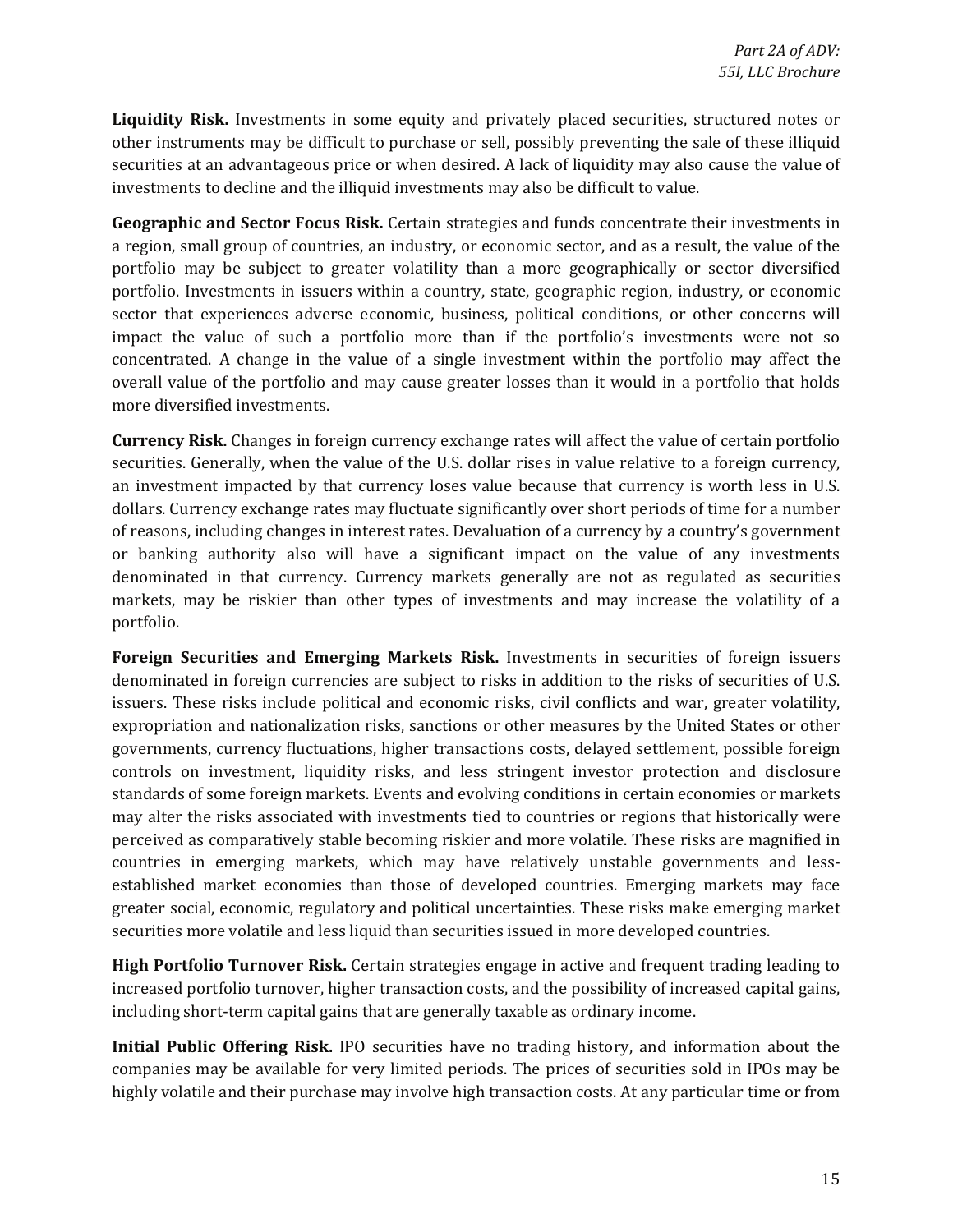clients, or invest to the extent desired, because, for example, only a small portion (if any) of the as the number of purchasers to which IPO securities are allocated increases, the number of when it is able to do so. In addition, as an account increases in size, the impact of IPOs on the time to time, the Adviser may not be able to invest in securities issued in IPOs on behalf of its securities being offered in an IPO may be made available to the Adviser. In addition, under certain market conditions, a relatively small number of companies may issue securities in IPOs. Similarly, securities issued to the Adviser's clients may decrease. The performance of an account during periods when it is unable to invest significantly or at all in IPOs may be lower than during periods account's performance will generally decrease.

**Algorithm Risk.** The Adviser uses proprietary quantitative tools and algorithms in providing implementation and tax management services to Clients. These tools may perform differently than expected as a result of errors, flaws, or being incomplete if such issues are not identified. This may have an adverse effect on investment performance and result in adverse tax consequences. If the methods on which the tools are based do not perform as expected, there is no guarantee that the use of quantitative tools and/or algorithms will result in effective implementation or tax management for clients.

**Tax Management Risk.** The Adviser provides tax management services to Clients which involve tax loss harvesting from positions which have experienced a capital loss. In certain market conditions, or when portfolio positions have not otherwise experienced capital losses during the relevant tax period, tax loss harvesting opportunities will be limited.

 MLP's ability to vary its portfolio promptly in response to changes in economic or other conditions. securities of larger or more broadly-based companies. The risks of investing in an MLP are **Master Limited Partnership ("MLP") Risk.** MLPs are limited partnerships whose ownership interests are publicly traded. Investments held by an MLP may be relatively illiquid, limiting the In addition, MLPs may have limited financial resources, their securities may trade infrequently and in limited volume and they may be subject to more abrupt or erratic price movements than generally those inherent in investing in a partnership as opposed to a corporation. For example, state law governing partnerships is often less restrictive than state law governing corporations. Accordingly, there may be fewer protections afforded investors in an MLP than investors in a corporation. Additional risks involved with investing in an MLP are risks associated with the specific industry or industries in which the partnership invests, such as the risks of investing in real estate, or oil and gas industries.

 each other in the London interbank market. The U.K. Financial Conduct Authority ("FCA") has LIBOR or the currencies and/or tenors for which LIBOR is published, and we recommend that you **LIBOR Discontinuance or Unavailability Risk.** The London Interbank Offering Rate ("LIBOR") is intended to represent the rate at which contributing banks may obtain short-term borrowings from publicly announced that certain tenors and currencies of LIBOR will cease to be published or representative of the underlying market and economic reality they are intended to measure on certain future dates; current information about these dates and certain related risks is available at https://www.jpmorgan.com/disclosures/interbank offered rates. There is no assurance that the dates announced by the FCA will not change or that the administrator of LIBOR and/or regulators will not take further action that could impact the availability, composition or characteristics of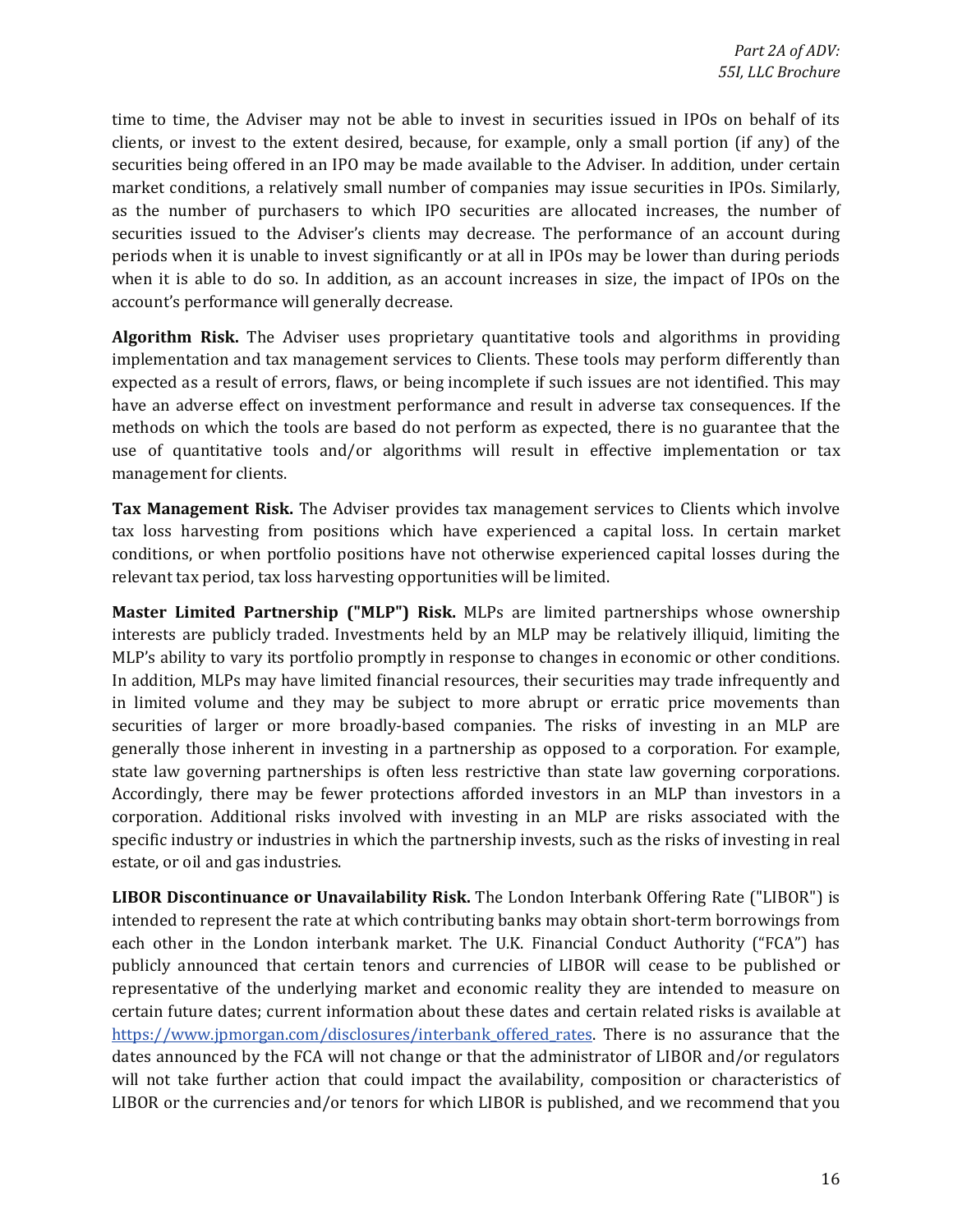such alternative reference rate will be similar to or produce the same value or economic equivalence as LIBOR or that it will have the same volume or liquidity as did LIBOR prior to its of a fund's or other client account's loans, notes, derivatives and other instruments or investments comprising some or all of a fund's or other client account's portfolio and result in costs incurred in new trades. Certain of the fund's or other client account's investments may transition from LIBOR prior to the dates announced by the FCA. The transition from LIBOR to alternative reference rates may result in operational issues for a fund or other client account or some of their investments. No impact) on a fund or other client account or their investments. These risks may also apply with respect to changes in connection with other interbank offering rates (e.g., Euribor) and a wide consult your advisers to stay informed of any such developments. Public and private sector industry initiatives are currently underway to implement new or alternative reference rates to be used in place of LIBOR. In addition, certain regulated entities ceased entering into most new LIBOR contracts in connection with regulatory guidance or prohibitions. There is no assurance that any discontinuance or unavailability, which may affect the value, volatility, liquidity or return on certain connection with changing reference rates used for positions, closing out positions, and entering into assurances can be given as to the impact of the LIBOR transition (and the timing of any such range of other index levels, rates and values that are treated as "benchmarks" and are the subject of recent regulatory reform.

#### **Primary Risks Applicable to Equity Investments**

 companies, sectors or industries selected for a portfolio or the securities market as a whole, such as **Equity Securities Risk.** Investments in equity securities (such as stocks) may be more volatile and carry more risks than some other forms of investment. The price of equity securities may rise or fall because of changes in the broad market or changes in a company's financial condition, sometimes rapidly or unpredictably. These price movements may result from factors affecting individual changes in economic or political conditions.

**Growth Investing Risk.** Growth investing attempts to identify companies that the Adviser or Model Provider believes will experience rapid earnings growth relative to value or other types of stocks. The value of these stocks generally is much more sensitive to current or expected earnings than expectations, can cause dramatic decreases in the growth stock price compared to other types of stock. Growth stocks may trade at higher multiples of current earnings compared to value or other stocks of other types of companies. Short-term events, such as a failure to meet industry earnings stocks, leading to inflated prices and thus potentially greater declines in value.

 the Model Provider if other investors fail to recognize the company's value or the factors that the **Value Investing Risk.** Value investing attempts to identify companies that are undervalued according to the Model Provider estimate of their true worth. The Model Provider selects stocks at prices that it believes are temporarily low relative to factors such as the company's earnings, cash flow or dividends. A value stock may decrease in price or may not increase in price as anticipated by Model Provider believes will cause the stock price to increase do not occur.

**Smaller Companies Risk.** Certain strategies invest in securities of smaller companies. Investments in smaller companies may be riskier than investments in larger companies. Securities of smaller companies tend to be less liquid than securities of larger companies. In addition, small companies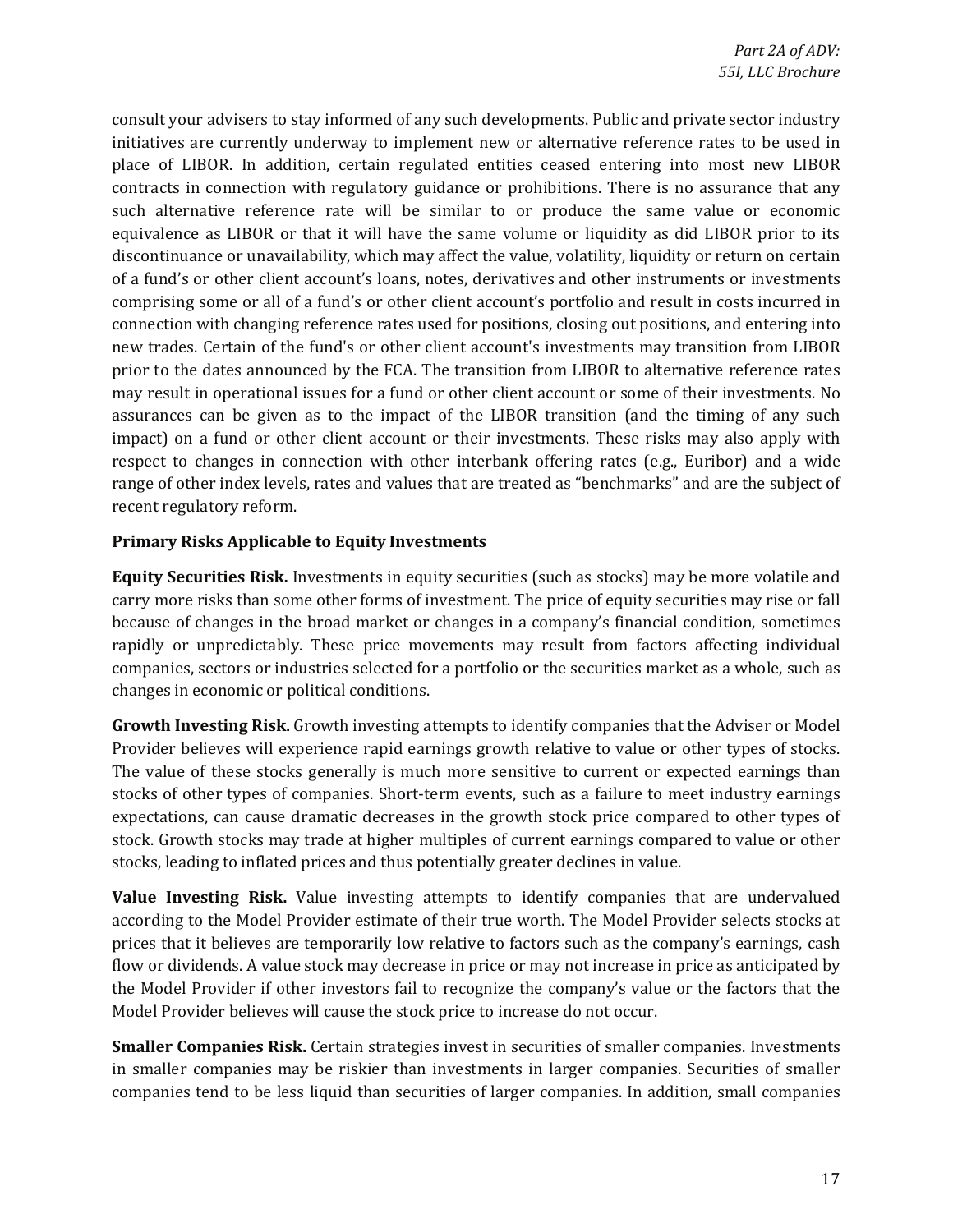may be more vulnerable to economic, market, and industry changes. As a result, the changes in value of their securities may be more sudden or erratic than in large capitalization companies, especially over the short term. Because smaller companies may have limited product lines, markets, or financial resources or may depend on a few key employees, they may be more susceptible to particular economic events or competitive factors than large capitalization companies. This may cause unexpected and frequent decreases in the value of an account's investments. Finally, emerging companies in certain sectors may not be profitable and may not realize earning profits in the foreseeable future.

#### **Primary Risks Applicable to Fixed Income, Liquidity and other Debt Investments**

 if rates fall, the value of the investments generally increases. Securities with greater interest rate sensitivity and longer maturities generally are subject to greater fluctuations in value. Variable and **Interest Rate Risk.** Fixed income securities increase or decrease in value based on changes in interest rates. If rates increase, the value of these investments generally decline. On the other hand, floating rate securities are generally less sensitive to interest rate changes than fixed rate instruments, but the value of variable and floating rate securities may decline if their interest rates do not rise as quickly, or as much, as general interest rates. Many factors can cause interest rates to rise. Some examples include central bank monetary policy (such as an interest rate increase by the Federal Reserve), rising inflation rates, and general economic conditions.

 counterparty's financial condition changes. Lower credit quality may lead to greater volatility in the characteristics similar to high yield securities, and issuers or counterparties of such securities or affected, and credit spreads may increase if any of the issuers of or counterparties to such **Credit Risk.** There is a risk that issuers and/or counterparties will not make payments on securities and instruments when due or will default completely. Such default could result in losses. In addition, the credit quality of securities and instruments may be lowered if an issuer's or a price of a security or instrument, affect liquidity and make it difficult to sell the security or instrument. Certain strategies may invest in securities or instruments that are rated in the lowest investment grade category. Such securities or instruments are also considered to have speculative instruments are more vulnerable to changes in economic conditions than issuers or counterparties of higher-grade securities or instruments. Prices of fixed income securities may be adversely investments are subject to an actual or perceived deterioration in their credit quality. Credit spread risk is the risk that economic and market conditions or any actual or perceived credit deterioration of an issuer may lead to an increase in the credit spreads (i.e., the difference in yield between two securities of similar maturity but different credit quality) and a decline in price of the issuer's securities.

**Government Securities Risk.** Some strategies invest in securities issued or guaranteed by the U.S. government or its agencies and instrumentalities (such as the Government National Mortgage Association ("Ginnie Mae"), the Federal National Mortgage Association ("Fannie Mae"), or the Federal Home Loan Mortgage Corporation ("Freddie Mac"). U.S government securities are subject to market risk, interest rate risk and credit risk. Securities, such as those issued or guaranteed by Ginnie Mae or the U.S. Treasury, that are backed by the full faith and credit of the United States are guaranteed only as to the timely payment of interest and principal when held to maturity. Notwithstanding that these securities are backed by the full faith and credit of the United States,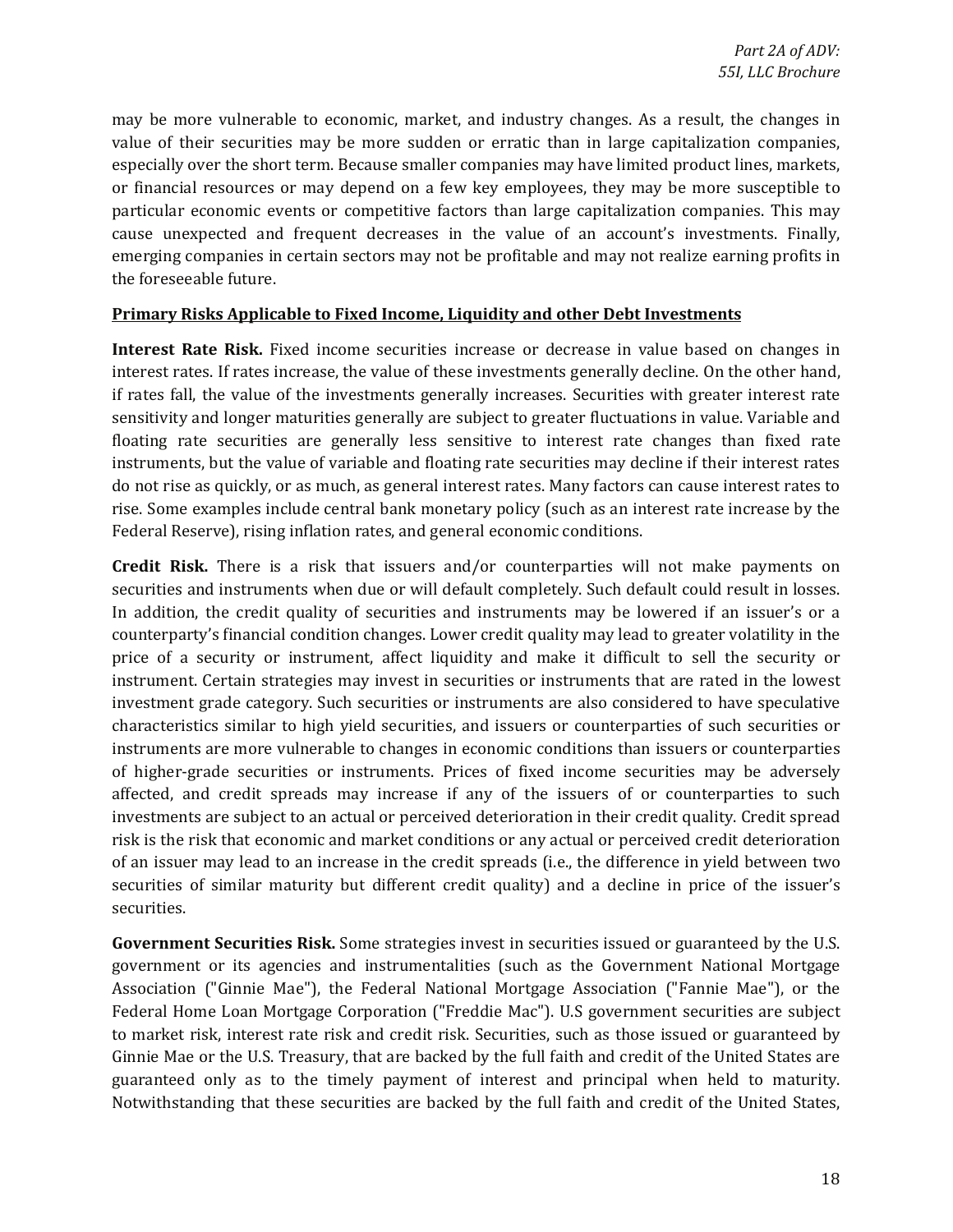circumstances could arise that would prevent the payment of principal and interest. Securities issued by U.S. government related organizations, such as Fannie Mae and Freddie Mac, are not backed by the full faith and credit of the U.S. government and no assurance can be given that the U.S. government will provide financial support.

 investments (known as junk bonds) are considered speculative and are subject to greater risk of **High Yield Securities Risk.** Certain strategies invest in securities and instruments that are issued by companies that are highly leveraged, less creditworthy, or financially distressed. These loss, greater sensitivity to interest rate and economic changes, valuation difficulties, and potential illiquidity.

**Equity Investment Conversion Risks.** A non-equity investment, such as a convertible debt obligation, may convert to an equity security. Alternatively, equity securities may be acquired in connection with a restructuring event related to non-equity investments. An investor may be unable to liquidate the equity investment at an advantageous time from a pricing standpoint.

 much lower than anticipated when the mortgage was originally purchased. In this instance, the risk holder needs to wait longer for capital to be returned and reinvested at higher prevailing yields. In may receive little or no collateral protection from the underlying assets and are thus subject to the prime" mortgages (which are loans made to borrowers with low credit ratings or other factors that backed, mortgage-related and mortgage-backed securities are subject to risks associated with their **Asset-Backed, Mortgage-Related and Mortgage-Backed Securities Risk.**  Asset-backed, mortgage-related and mortgage-backed securities differ from conventional debt securities and are subject to certain additional risks because principal is paid back over the life of the security rather than at maturity. The value of mortgage-related and asset-backed securities will be influenced by the factors affecting the property market and the assets underlying such securities. As a result, during periods of difficult or frozen credit markets, significant changes in interest rates, or deteriorating economic conditions, mortgage-related and asset-backed securities may decline in value, face valuation difficulties, be more volatile and/or become illiquid. Since mortgage borrowers have the right to prepay principal in excess of scheduled payments, there is a risk that borrowers will exercise this option when interest rates are low to take advantage of lower refinancing rates. When that happens, the mortgage holder will need to reinvest the returned capital at the lower prevailing yields. This prepayment risk, as well as the risk of a bond being called, can cause capital losses. Conversely, when rates rise significantly, there is a risk that prepayments will slow to levels that the life of the mortgage security is extended can also cause capital losses, as the mortgage periods of rising interest rates, a portfolio may exhibit additional volatility. Some of these securities risk of default described under "Credit Risk." The risk of such defaults is generally higher in the case of asset-backed, mortgage-backed, and mortgage-related investments that include so-called "subincrease the risk of default), credit risk transfer securities and credit-linked notes issued by government-related organizations. The structure of some of these securities may be complex and there may be less available information than other types of debt securities. Additionally, assetstructure and the nature of the assets underlying the securities and the servicing of those assets. Certain asset-backed, mortgage-related, and mortgage-backed securities may face valuation difficulties and may be less liquid than other types of asset-backed, mortgage-related, and mortgage-backed securities, or debt securities.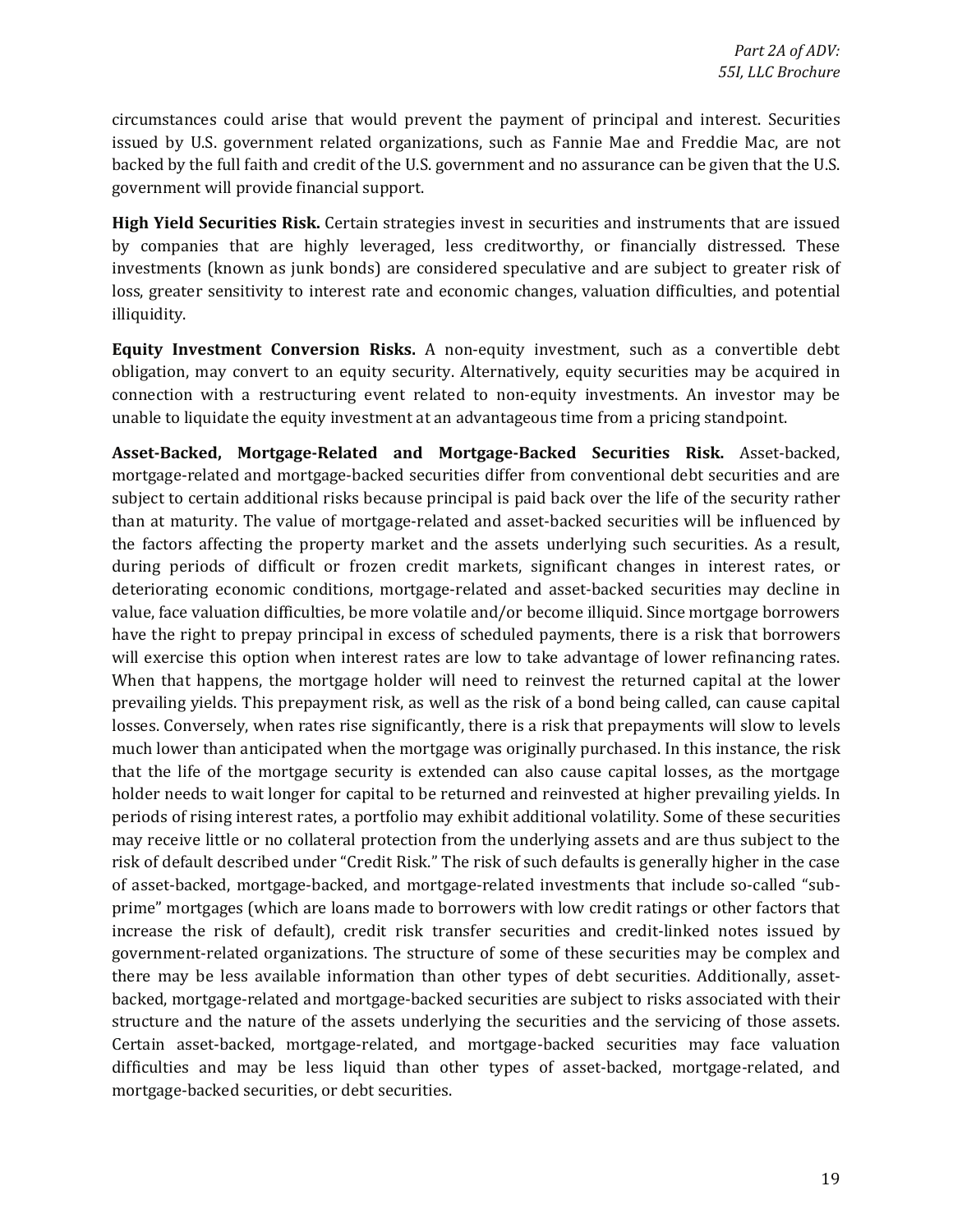structurally subordinate to senior debt, which are typically secured by the property. Although the borrower and may not control either the borrower or the underlying property. As a result, the **Mezzanine Loans Risk.** Mezzanine real estate loans may be secured by one or more direct or indirect ownership interests in an entity owning, operating, and/or controlling, one or more real estate properties. Commercial properties owned by such entities are likely to be subject to existing mortgage loans and other indebtedness. Repayment of the loans underlying mezzanine loans are dependent on the successful operation of the underlying real estate properties. Unlike mortgage loans, mezzanine loans are not secured by interests in the underlying real estate properties and are unlikely, the ownership interests securing a mezzanine loan may represent only a partial interest in effective realization on the collateral securing a mezzanine loan in the event of default may be limited.

 condition of the obligor or general economic conditions may impair the ability of the obligor to leveraged acquisitions or recapitalizations, in which the issuer incurs a substantially higher amount Mezzanine investments often reflect a greater possibility that adverse changes in the financial make payment of principle and interest. Mezzanine investments are often issued in connection with of indebtedness than the level at which it had previously operated. Some issuers maybe highly leveraged and their relatively high debt-to-equity ratios create increased risks that their operations might not generate sufficient cash flows to service their debt obligations.

 Historically, the trading volume in loan markets has been small relative to high yield debt securities to either substantial workout negotiations or restructuring, which may entail, among other things, a change in the terms, conditions and covenants with respect to such defaulted obligation. In therefore may result in substantial uncertainty with respect to the ultimate recovery on such also be covenant-lite ("Convenant-lite"). Covenant-lite loans typically do not obligate the obligor to comprised of Convenant-lite loans may expose risks, including with respect to liquidity, price volatility and ability to restructure loans, than is the case with other loans. In addition, the lack of Leveraged Loans Risk. Leveraged loans have significant liquidity and market value risks since they are not generally traded on organized exchange markers. Loans are not purchased or sold as easily as publicly traded securities but are privately negotiated and customized between buyer and seller. markets. In addition, leveraged loans have historically experienced greater default rates than has been the case for investment grade securities. There can be no assurance as to the levels of defaults and/or recoveries that may be experienced on leveraged loans. A non-investment grade loan or debt obligation (or an interest therein) is generally considered speculative in nature and may become a defaulted obligation for a variety of reasons. A defaulted obligation may become subject substantial reduction in the interest rate, a substantial write-down of principal, and a substantial addition, such negotiations or restructuring may be quite extensive and protracted over time, and defaulted obligation. The liquidity for defaulted obligations may be limited, and to the extent that defaulted obligations are sold, it is highly unlikely that the proceeds from such sale will be equal to the amount of unpaid principal and interest thereon. Furthermore, there can be no assurance on what the amount of ultimate recovery on any defaulted obligation will be. Additionally, loans could comply with financial covenants that would be applicable during reporting periods. Investments such financial covenants may make it more difficult to trigger a default in respect of such loans.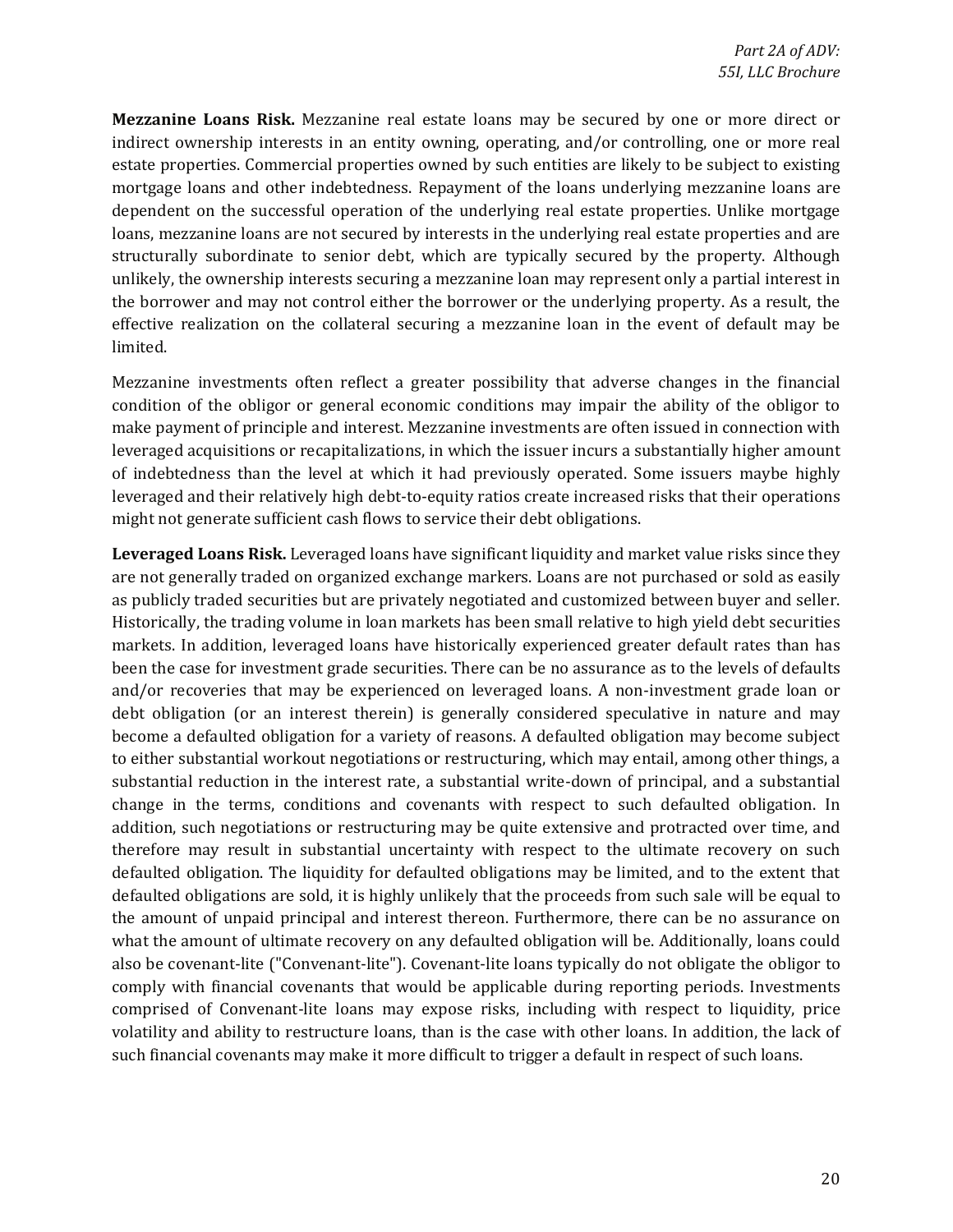obligations, carry additional risks. For example, they may be difficult to trade or interest payments **Municipal Obligations Risk.** The risk of a municipal obligation generally depends on the financial and credit status of the issuer. Changes in a municipality's financial health may make it difficult for the municipality to make interest and principal payments when due. A number of municipalities have had significant financial problems recently, and these and other municipalities could, potentially, continue to experience significant financial problems resulting from lower tax revenues and/or decreased aid from state and local governments in the event of an economic downturn. Under some circumstances, municipal obligations might not pay interest unless the state legislature or municipality authorizes money for that purpose. Some securities, including municipal lease may be tied only to a specific stream of revenue.

 Municipal bonds may be more susceptible to downgrades or defaults during recessions or similar banks and other institutions, the risk to an investor could increase if the banking or financial sector be difficult or impossible for an investor or a Fund to sell the security at the time and the price that periods of economic stress. Factors contributing to the economic stress on municipalities may include lower property tax collections as a result of lower home values, lower sales tax revenue as a result of consumers cutting back spending, and lower income tax revenue as a result of a higher unemployment rate. In addition, since some municipal obligations may be secured or guaranteed by suffers an economic downturn and/or if the credit ratings of the institutions issuing the guarantee are downgraded or at risk of being downgraded by a national rating organization. If such events were to occur, the value of the security could decrease or the value could be lost entirely, and it may normally prevails in the market. Interest on municipal obligations, while generally exempt from federal income tax, may not be exempt from federal alternative minimum tax.

Index Related Risk. For those client accounts and funds that track an index, the return may not track the return of the underlying index for a number of reasons and therefore may not achieve its composition of the underlying index. These transaction costs may be higher for client accounts and included in the underlying index due to regulatory or other restrictions. The risk that a client times of increased market volatility or other unusual market conditions. Additionally, the index investment objective. For example, the relevant client account or fund incurs costs in buying and selling securities, especially when rebalancing securities holdings to reflect changes in the funds investing in foreign securities. In addition, the client account's and fund's return may differ from the return of the underlying index as a result of, among other things, pricing differences (including differences between a security's price at the local market close and the valuation of a security at the time of valuation of the account) and the inability to purchase certain securities account or fund may not track the performance of its underlying index may be heightened during provider does not manage proprietary index tracking accounts.

 lower than accounts or funds that may actively shift their portfolio assets to take advantage of **Passive Management Risk.** Certain client accounts and funds are not actively managed and are designed to track the performance and holdings of a specified index. Securities may be purchased, held and sold by a client account or fund following an index at times when an actively managed account or fund would not do so. The relevant client account's or fund's performance could be market opportunities or lessen the impact of a market decline or a decline in the value of one or more issuers.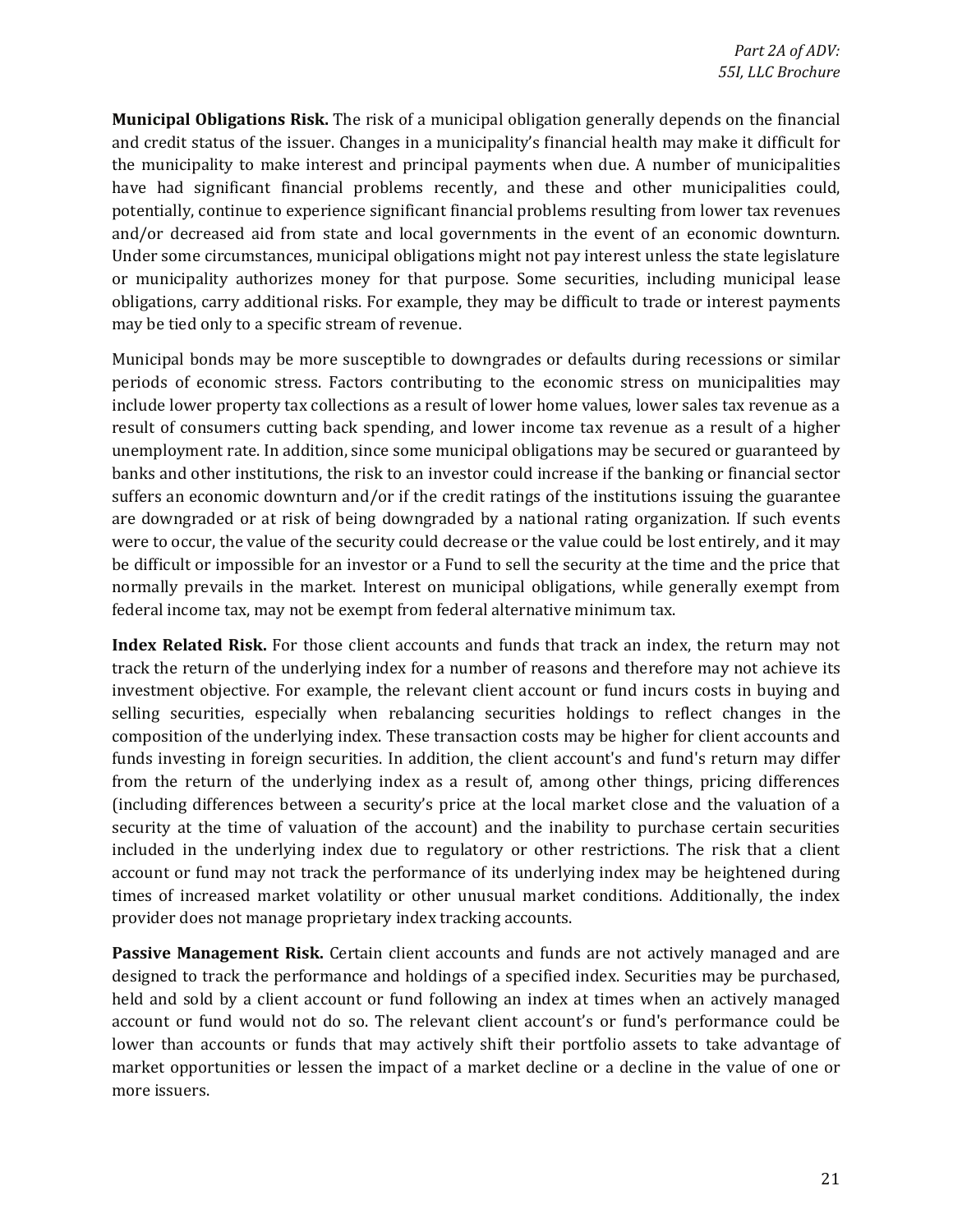**Sampling Risk.** To the extent a client account or a fund uses a representative sampling approach, it will hold a smaller number of securities than are in its index. As a result, an adverse development securities in its index. Conversely, a positive development relating to an issuer of securities in its index that is not held by a client account or fund could cause the account or fund to underperform respecting an issuer of securities held by a client account or fund could result in a greater decline in the value of the client account's or fund's assets than would be the case if the fund held all of the the index.

 have management fees that increase their costs. ETFs are also subject to other risks, including: (i) the risk of possible trading halts due to market conditions or other reasons that, in the view of the **Exchange Traded Funds.** ETFs are a type of index fund bought and sold on a securities exchange. The risks of owning an ETF generally reflect the risks of owning the underlying securities they are designed to track, although lack of liquidity in an ETF could result in it being more volatile and ETFs the risk that their prices may not correlate perfectly with changes in the underlying index; and (ii) exchange upon which an ETF trades, would make trading in the ETF inadvisable.

#### **Primary Risks Applicable to Derivatives Investments, Commodities and Short Sales**

 contracts, futures, options and commodity-linked derivatives and swaps, may be riskier than other the derivative. Many derivatives create leverage thereby causing a portfolio to be more volatile than it would have been if it had not been exposed to such derivatives. Derivatives also expose a portfolio to counterparty risk (the risk that the derivative counterparty will not fulfill its With regard to such derivatives, an investor does not have a claim on the reference assets and is and the resulting ability to sell or otherwise close a derivatives position could expose a portfolio to **Derivatives Risk.** Certain strategies may use derivatives. Derivatives, including forward currency types of investments because they may be more sensitive to changes in economic and market conditions, and could result in losses that significantly exceed the investor's original investment in contractual obligations), including the credit risk of the derivative counterparty. Certain derivatives are synthetic instruments that attempt to replicate the performance of certain reference assets. subject to enhanced counterparty risk. Derivatives may not perform as expected, so an investor may not realize the intended benefits. The possible lack of a liquid secondary market for derivatives losses.

 is being hedged. In addition, given their complexity, derivatives expose an investor to risks of When used for hedging, the change in value of a derivative may not correlate as expected with what mispricing or improper valuation.

Futures/Cleared Derivatives Transactions Risk. CFTC guidance may increase the risk exposure of and adversely impact separate accounts under customer agreements with a futures commission (whether entered into directly or through an asset manager) may not prevent the FCM from withholding margin from (or calling for margin with respect to) any of such beneficial owner's event of a margin shortfall with respect to an Adviser-managed account of a beneficial owner held by a FCM, the FCM can withhold margin from (or call for margin with respect to) other accounts of merchant ("FCM"). Pursuant to this guidance, FCMs are required to view exposure at the beneficial owner level, not the account level. Therefore, agreements between a FCM and a beneficial owner accounts held by such FCM and may not limit such beneficial owner's losses. Accordingly, in the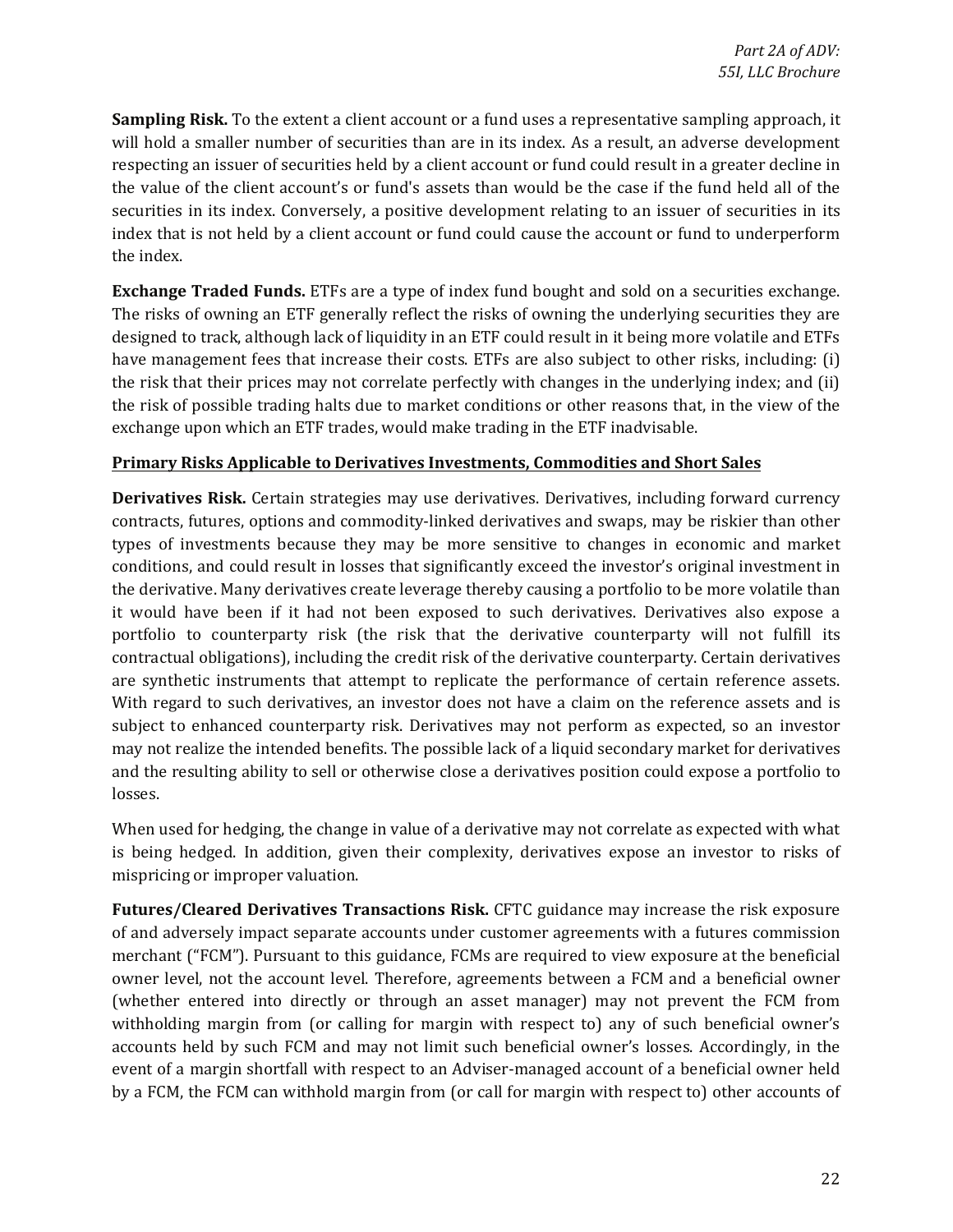respect of an account managed directly by a beneficial owner (or by an investment manager other than the Adviser on behalf of a beneficial owner) is not met, the FCM may withhold margin for (or held by such FCM, which may have adverse impacts to such accounts. This regulatory guidance may the beneficial owner held by that FCM, including other accounts managed by the Adviser, accounts managed by other investment advisers, and accounts managed directly by the beneficial owner, which may have adverse impacts on those accounts. Similarly, if a FCM's margin call made in call for margin with respect to) such beneficial owner's accounts managed by the Adviser that are increase exposure risks and/or costs of futures and/or cleared derivatives transactions and potentially adversely impact performance or the utility of futures and cleared derivatives trading in accounts managed by the Adviser or by others.

 commodity-related securities may subject a portfolio to greater volatility than investments in **Commodity Risk.** Certain strategies have exposure to commodities. Exposure to commodities and traditional securities, particularly if the instruments involve leverage. The value of commoditylinked investments may be affected by changes in overall market movements, commodity index volatility, changes in interest rates, or factors affecting a particular industry or commodity. In addition, to the extent that a portfolio gains exposure to an asset through synthetic replication by investing in commodity-linked investments rather than directly in the asset, it may not have a claim on the applicable underlying asset and will be subject to enhanced counterparty risk.

Position Limits Risk. The CFTC and/or exchanges both within and outside the United States have indirectly by the Adviser or certain Affiliates, including client accounts and funds managed by the Adviser and such Affiliates, are aggregated. If such aggregate position thresholds are reached, the established "speculative position limits" on the maximum net long or net short position which any person or group of persons may hold or control in particular futures, and options on futures contracts. Currently, positions held by all accounts deemed owned or controlled directly or Adviser and its Affiliates will be restricted from acquiring additional positions and may be compelled to liquidate positions in client accounts and funds. Such restriction or liquidation could adversely affect the operations and profitability of the client accounts and funds by increasing transaction costs to liquidate positions and limiting potential profits on the liquidated positions.

**Short Selling Risk.** Certain strategies may engage in short selling. A portfolio will incur a loss as a sold short was first obtained by borrowing it from a lender, such as a broker or other institution, to the lender on short notice, and the portfolio may have to buy the security sold short at an result of a short sale if the price of the security sold short increases in value between the date of the short sale and the date on which the portfolio re purchases the security. In addition, if the security the lender may request, or market conditions may dictate, that the security sold short be returned unfavorable price. If this occurs, any anticipated gain to the portfolio will be reduced or eliminated or the short sale may result in a loss. The portfolio's losses are potentially unlimited in a short sale transaction. Short sales are speculative transactions and involve special risks, including greater reliance on the Adviser's ability to accurately anticipate the future value of a security. Furthermore, a portfolio may become more volatile because of the form of leverage that results from taking short positions in securities.

**Use of Leverage and Financing.** A Client may pledge its securities in order to borrow additional funds for investment purposes. Any event which adversely affects the value of an investment by the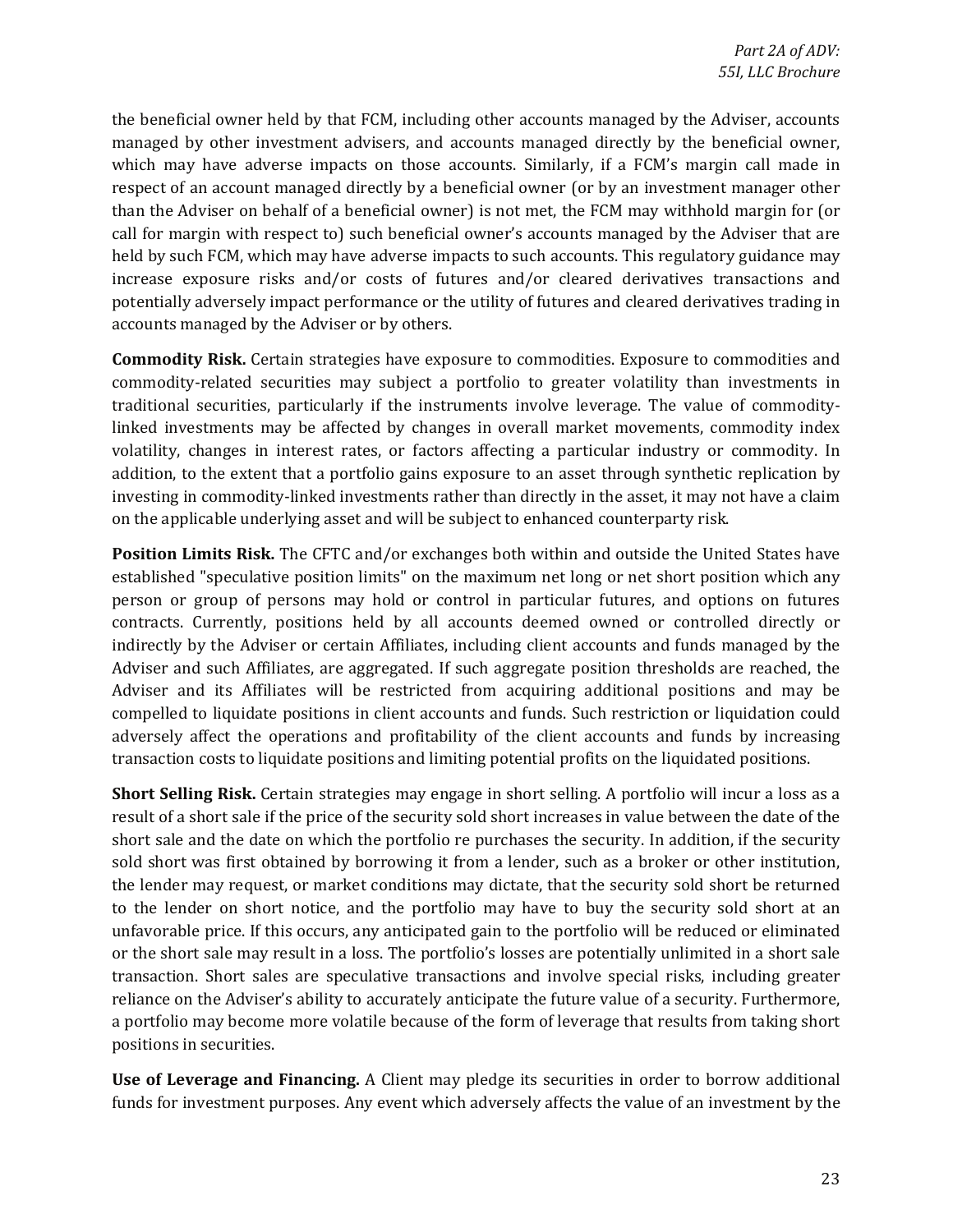<span id="page-23-0"></span>Client would be magnified to the extent the Client is leveraged. The cumulative effect of the use of leverage by a Client in a market that moves adversely to the Client's investments could result in a substantial loss that would be greater than if the Client were not leveraged.

Hedging Transactions. Certain Funds may enter into hedging transactions to seek to reduce risk, any such hedging transactions. For a variety of reasons, the Fund may not seek to establish a perfect but such transactions may result in a poorer overall performance than the Fund had not engaged in correlation between such hedging instruments and the portfolio holdings being hedged. Such imperfect correlation may prevent the Fund from achieving the intended hedge or expose the Client to risk of loss.

### C. Risks Associated with Particular Types of Securities

See Item 8.B for a summary of the risks associated with certain types of securities and asset classes

# **Item 9 – Disciplinary Information**

### A. Civil or Criminal Proceedings

The Adviser has no civil or criminal actions to report.

B. Administrative Proceedings Before Regulatory Authorities

The Adviser has no administrative actions before regulatory authorities to report.

C. Self-Regulatory Organization Proceedings

The Adviser has no self-regulatory organization disciplinary proceedings to report.

# **Item 10 - Other Financial Industry Activities and Affiliations**

### A. Registration as a Broker-Dealer or Broker-Dealer Representative

 Not applicable. Neither 55ip nor any of its management persons are registered, or have an application pending to register, as a broker-dealer or broker-dealer registered representative.

### B. Registration as a Futures Commission Merchant, Commodity Pool Operator, or a Commodity Trading Advisor

 Not applicable. Neither 55ip nor any of its management persons are registered, or have an application pending to register, as a futures commission merchant, commodity pool operator, commodity trading adviser, or associated person of any of the foregoing entities.

### C. Relationships with Related Persons that are Material to this Advisory Business and Possible Conflicts of Interest

The Adviser has certain relationships or arrangements with related persons that are material to its advisory business or its clients. Below is a description of such relationships and some of the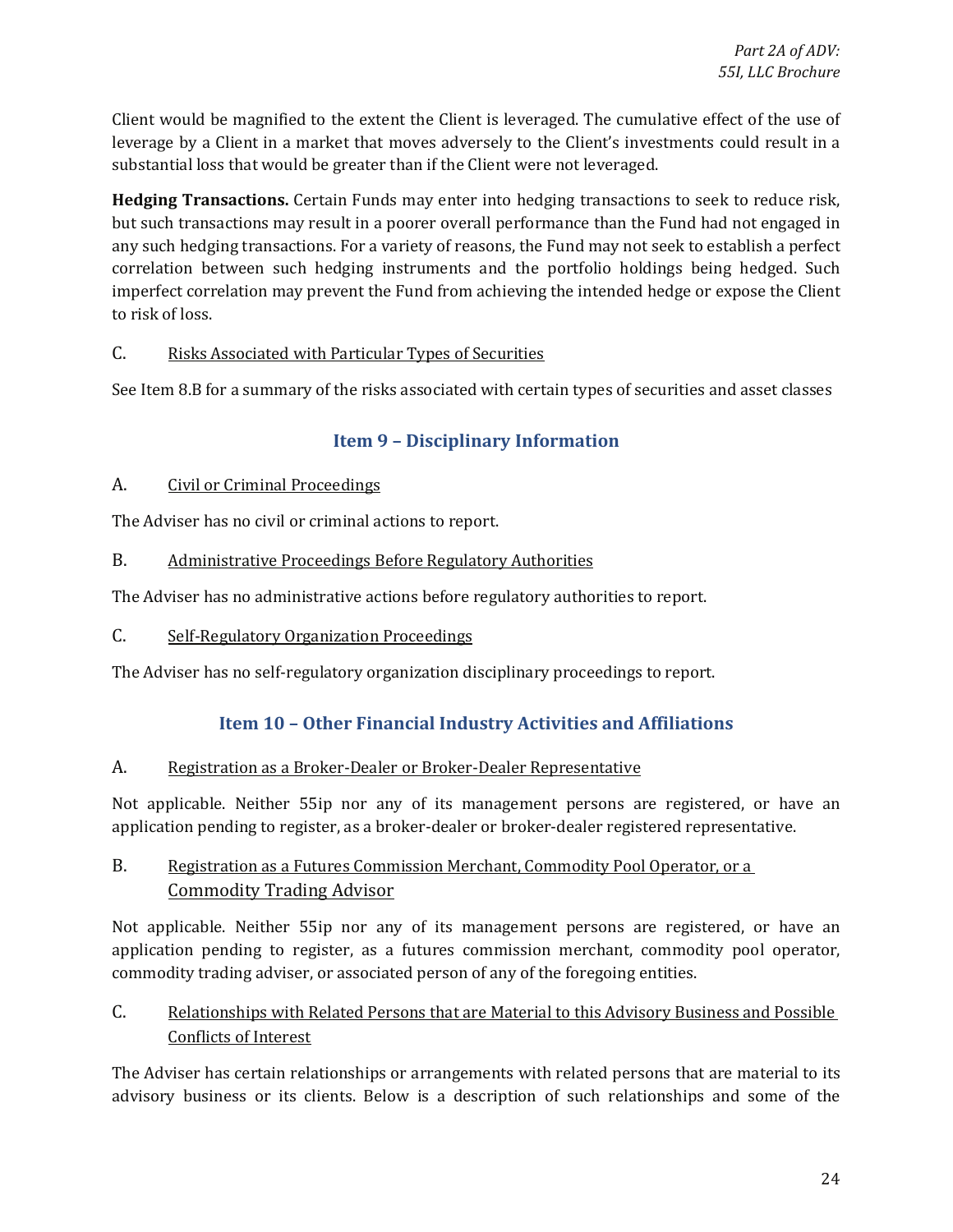conflicts of interest that arise from them. For a more complete discussion of the conflicts of interest and corresponding controls designed to prevent, limit or mitigate conflicts of interests, please see Item 11.B, Participation or Interest in Client Transactions and Other Conflicts of Interest.

#### **Other Investment Advisers and Investment Companies**

JPMIM, an affiliated adviser, is a Model Provider in the programs described within Item 4.B. of this Brochure and provides Models for use by 55ip's Clients. Certain Models provided by JPMIM are generally comprised of JPMorgan Affiliated Funds. 55ip has an incentive to direct Clients to the JPMIM Models because JPMIM and its affiliates receive compensation when Clients invest in the JPMorgan Affiliated Fund creating a conflict of interest. When a Client enters into an agreement with 55ip, the Client selects the Model Provider (and not 55ip) mitigating the conflict of interest created by the affiliation.

 as a portfolio manager for separately managed account programs, including Wrap Programs. In In addition, 55ip also provides certain tax management services on behalf of JPMIM, which is acting certain instances, the Adviser provides these services to JPMorgan Chase Bank, N.A.'s ("JPMCB") private banking division, as delegated by JPMIM.

#### **Banking or Thrift Institution**

JPMC, 55ip's parent company is a public company that is a bank holding company registered with the Board of Governors of the Federal Reserve System (the "Federal Reserve"). JPMC is subject to supervision and regulation by the Federal Reserve and is subject to certain restrictions imposed by the Bank Holding Company Act of 1956 and related regulations.

JPMCB is a national banking association affiliated with 55ip. JPMCB is subject to supervision and regulation by the U.S. Department of Treasury's Office of the Comptroller of the Currency. JPMCB is also an Exempt Commodity Pool Operator and Exempt Commodity Trading Adviser with the CFTC.

Certain functions, such as human resources, legal, compliance, IT, and risk management, are provided through AM and/or JPMC as shared functions across all of its geographical entities.

#### **Other Affiliate Relationships**

55ip's parent company, 55 Institutional Partners, LLC, develops and markets financial analytic software to various enterprises, including Clients of 55ip.

#### Considerations Relating to Information Held by the Adviser and Its Affiliates

 designed to prevent certain information from being shared or transmitted to other business units and confidential information to and from the Adviser, and to other public and private JPMC lines of JPMAM maintains various types of internal information barriers and other policies that are within JPMAM, WM, and within JPMC more broadly. JPMAM relies on these information barriers to protect the integrity of its investment process and to comply with fiduciary duties and regulatory obligations. JPMAM also relies upon these barriers to mitigate potential conflicts, to preserve confidential information and to prevent the inappropriate flow of material, non-public information business. Material , non-public information ("MNPI") is information not generally disseminated to the public that a reasonable investor would likely consider important in making an investment decision. This information is received voluntarily and involuntarily and under varying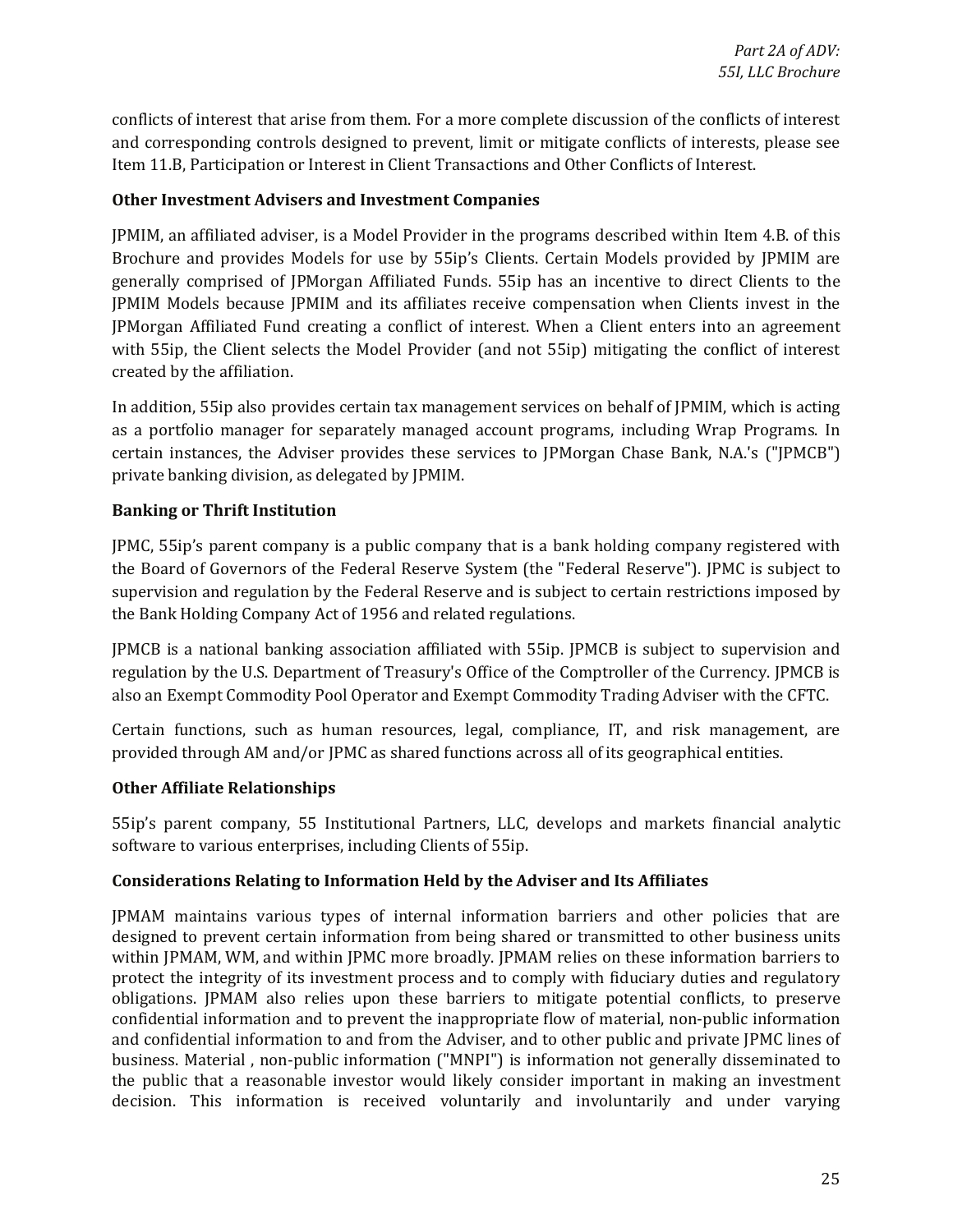committees and participation in risk, advisory or other committees for various trading platforms, circumstances, including, but not limited to, upon execution of a non-disclosure agreement, as a result of serving on the board of directors of a company, serving on ad hoc or official creditors' clearinghouses and other market infrastructure related entities and organizations. JPMAM information barriers include, where appropriate: information system firewalls; the establishment of separate legal entities; physical separation of employees from different business divisions; and written policies and procedures designed to limit the sharing of MNPI and confidential information.

As a result of information barriers, the Adviser generally will not have access, or will have limited access, to information and personnel in other areas of JPMC, and generally will not manage the client accounts with the benefit of information held by these other areas.

For additional information regarding restrictions on trading on MNPI and potential related conflicts of interest, please see Item 11.A, Code of Ethics and Personal Trading and Item 11.B, Participation or Interest in Client Transactions and Other Conflicts of Interest.

#### D. Material Conflicts of Interest Relating to Other Investment Advisers

55ip's selected investments include Funds and JPMorgan Affiliated Funds provided by Model Providers. Each Fund is advised by its own investment adviser (some of which are affiliated with 55ip) who is responsible for selecting and trading holdings in the Fund. Each Fund has its own expenses, which includes an advisory fee and other fees and expenses. These fees and expenses are outlined in each Fund's prospectus and reduce the Fund's overall return.

 administration, custody, trust services or other fees for services provided to such funds. The fees compensation with respect to the Models. This conflict of interest may result in Models with lower performance or higher fees than they would have had if the Models did not invest in proprietary JPMIM as a Model Provider has a conflict of interest when it selects JPMorgan Affiliated Funds for the Models because JPMIM and/or its Affiliates benefit from an increased allocation to JPMorgan Affiliated Funds, and certain Affiliates of JPMIM may receive distribution, placement, that JPMIM receives from its Models' investments in JPMorgan Affiliated Funds are typically its only funds. See the JPMIM's Form ADV brochure for more information.

55ip receives monetary compensation from Model Providers to provide the services described herein. As a result of this monetary compensation from the Model Providers, 55ip has a conflict of interest whenever 55ip recommends or uses a Model Provider's Funds in Client portfolios. Any additional potential conflicts of interest applicable to a specific Client will be disclosed to the Clients and managed, to the extent feasible in the context of 55ip's business model and operational capabilities, in the best interest of the Client.

 55ip may enter into additional agreements with the Model Providers, other RIAs, technology platforms, or other firms separate and apart from the advisory services it provides to its Clients. Each such agreement presents unique conflicts which will be disclosed to 55ip's Clients and interest of the Adviser's Clients. In certain instances, 55ip will enter into agreements with Model above or (ii) provide additional compensation to 55ip for meeting certain participation targets in managed, to the extent feasible in the context of 55ip's business model and operations, in the best Providers where Model Providers will (i) subsidize certain Client fees as described in Item 5.B the Models. In addition, for agreements where Model Providers provide additional compensation to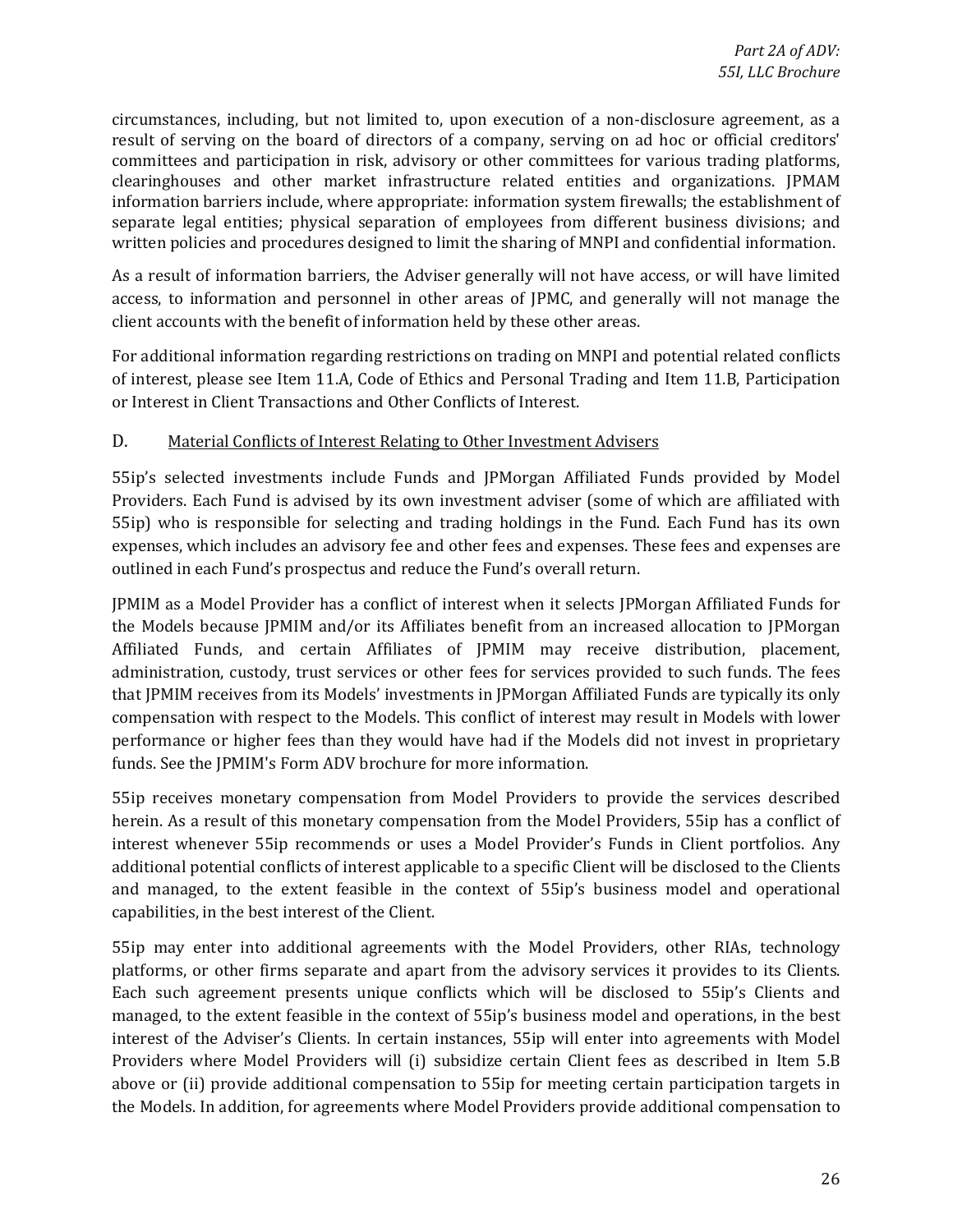<span id="page-26-0"></span>55ip for meeting certain participation targets in the Models, the Model Provider is the party soliciting clients to invest in the Models, mitigating the conflict of interest for 55ip.

# **Item 11 - Code of Ethics, Participation or Interest in Client Transactions, and Personal Trading**

### A. Code of Ethics

The Adviser and its registered investment adviser Affiliates have adopted the JPMAM Code of Ethics (the "Code of Ethics") pursuant to Rule 204A-1 under the Advisers Act. The Code of Ethics is designed to ensure that the Adviser's employees comply with applicable federal securities laws and place the interests of clients first in conducting personal securities transactions. The Code of Ethics imposes certain restrictions on securities transactions in the personal accounts of covered persons to help avoid or mitigate conflicts of interest, as described more fully below. A copy of the Code of Ethics is available free of charge to any client upon request by contacting your client service representative or financial adviser.

The Code of Ethics contains policies and procedures relating to:

- Account holding reports, personal trading, including reporting and pre-clearance requirements for all employees of the Adviser;
- Confidentiality obligations to clients set forth in the JPMC privacy notices;
- Employee conflicts of interest, which includes guidance relating to restrictions on trading on MNPI, gifts and entertainment, political and charitable contributions and outside interests; and
- Escalation guidelines for reporting Code of Ethics violations.

 securities for such accounts be pre-cleared and monitored by Compliance personnel. The Code of Employees of the Adviser must obtain approval prior to engaging in all covered security Adviser are not permitted to buy or sell securities issued by JPMC during certain periods throughout the year. Certain "Access Persons" (defined as persons with access to non-public or similar instrument five business days before and after a client or fund managed by that Access Person transacts in that security or similar instrument. In addition, Access Persons are required to In general, the personal trading rules under the Code of Ethics require that accounts of employees and associated persons be maintained with an approved broker and that all trades in reportable Ethics also prohibits certain types of trading activity, such as short-term and speculative trades. transactions, including those issued in private placements. In addition, certain employees of the information regarding the Adviser's recommendations to clients, purchases, or sales of securities for client accounts and advised funds) are prohibited from executing personal trades in a security disclose household members, personal security transactions and holdings information. These disclosure obligations and restrictions are designed to mitigate conflicts of interest that may arise if Access Persons transact in the same securities as advisory clients.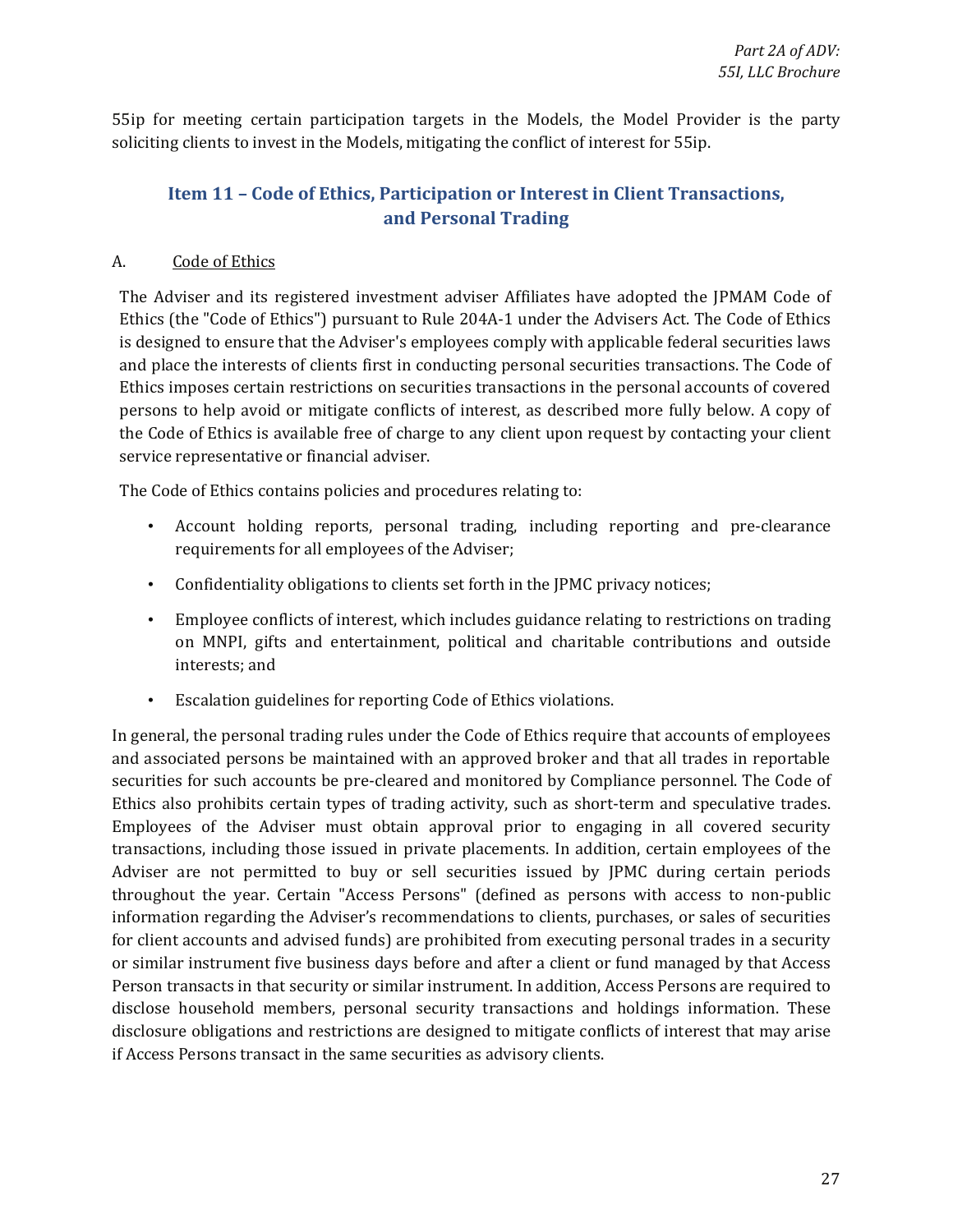Additionally, all of the Adviser's employees are subject to the JPMC firm-wide policies and procedures including those found in the JPMC Code of Conduct (the "Code of Conduct"). The Code of Conduct sets forth restrictions regarding confidential and proprietary information, information barriers, private investments, outside interests and personal trading. All JPMC employees, including the Adviser's employees, are required to familiarize themselves, comply, and attest annually to their compliance with provisions of the Code of Conduct's terms as a condition of continued employment. Recommendations Involving Material Financial Interests

#### **JPMC Acting in Multiple Commercial Capacities**

 For example, JPMC has, and continues to seek to develop banking and other financial and advisory relationships with numerous U.S. and non-U.S. persons and governments. JPMC also advises and invested in, or may wish to invest in, such entities represented by JPMC or with which JPMC has a banking, advisory or other financial relationship. In addition, certain clients of JPMC, including the Adviser's clients, may invest in entities in which JPMC holds an interest, including a JPMorgan time to time recommends or engages in activities that compete with or otherwise adversely affect JPMC is often engaged by companies as a financial adviser, or to provide financing or other services, reserves the right to act for these companies in such circumstances, notwithstanding the potential and shareholder servicing and other services to the Adviser's clients, and providing such services to business development and enable JPMC to obtain additional business and generate additional a third-party private investment fund or product enhances JPMC's relationship with such third- development or enable JPMC or the Adviser to obtain additional business and generate additional JPMC is a diversified financial services firm that provides a broad range of services and products to its clients and is a major participant in the global currency, equity, commodity, fixed income, and other markets in which the Adviser's client accounts invest or may invest. JPMC is typically entitled to compensation in connection with these activities and the Adviser's clients will not be entitled to any such compensation. In providing services and products to clients other than the Adviser's clients, JPMC, from time to time, faces conflicts of interest with respect to activities recommended to or performed for the Adviser's client on one hand and for JPMC's other clients on the other hand. represents potential buyers and sellers of businesses worldwide. The Adviser's client accounts have Affiliated Fund. In providing services to its clients and as a participant in global markets, JPMC from an Adviser's client account or its investments. It should be recognized that such relationships can preclude the Adviser's clients from engaging in certain transactions and can also restrict investment opportunities that may be otherwise available to the Adviser's clients. For example, in connection with commercial transactions that are potential investment opportunities for the Adviser's clients. There are circumstances in which advisory accounts are precluded from participating in such transactions as a result of JPMC's engagement by such companies. JPMC adverse effect on the Adviser's clients. In addition, JPMC derives ancillary benefits from providing investment advisory, custody, administration, prime brokerage, transfer agency, fund accounting the Adviser's clients may enhance JPMC's relationships with various parties, facilitate additional revenue. For example, allocating a client account's or a certain JPMorgan Affiliated Fund's assets to party investment fund or product and their affiliates and could facilitate additional business revenue.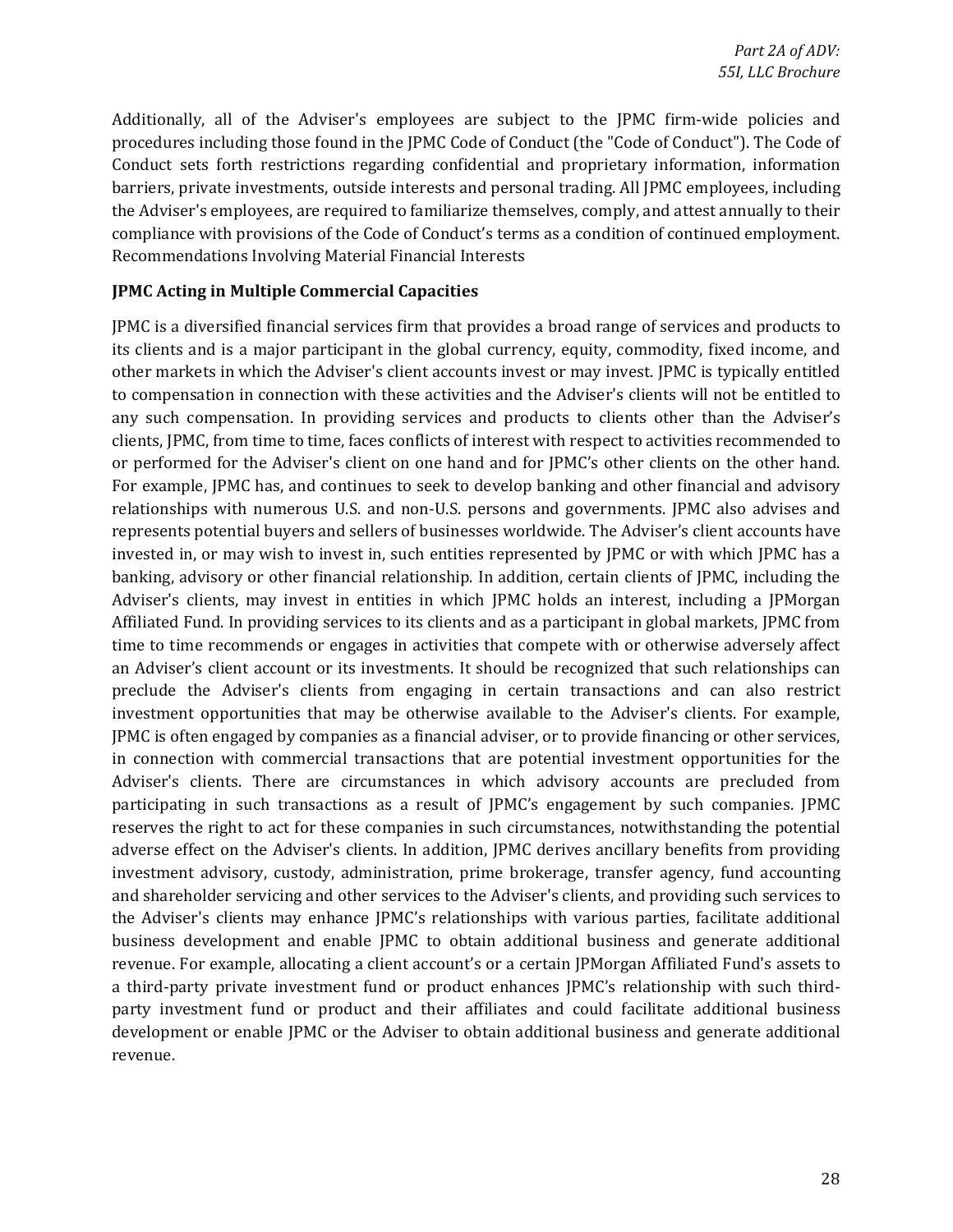interest that may be associated with the financial or other interests that the Adviser and JPMC may The following are descriptions of certain additional conflicts of interest and potential conflicts of have in transactions effected by, with, or on behalf of its clients. In addition, many of the activities that create these conflicts of interest are limited and/or prohibited by law, unless an exception is available.

#### **Client Participation in Offerings where JPMC acts as Underwriter or Placement Agent**

 regulations, and exemptions, include the purchase of securities during an underwriting or other manager, underwriter or placement agent. The Adviser's Affiliate typically receives a benefit in the A Model will, from time to time, and subject to the investment guidelines, objectives, restrictions, conditions, limitations, directions, and cash needs, and subject to compliance with applicable law, offering of such securities in which a broker-dealer Affiliate of the Adviser acts as a manager, coform of management, underwriting or other fees.

 When a JPMC broker-dealer serves as underwriter in connection with an initial or secondary public JPMC typically requires certain equity holders, including such client account or such Fund, to be subject to a lock-up period following the offering during which time such equity holders' ability to Fund from selling into such an offering. These factors could restrict the Adviser's ability to dispose and its performance. Affiliates of the Adviser also act in other capacities in such offerings and such offering of securities held in client accounts or certain Funds, including JPMorgan Affiliated Funds, sell any securities is restricted. In addition, JPMC internal policies or identified actual or potential conflicts arising from the role of such broker-dealer Affiliate could preclude a client account or a of such securities at an opportune time and thereby adversely affect the relevant account or Fund Affiliates will receive fees, compensation, or other benefit for such services.

The commercial relationships and activities of the Adviser's Affiliate may at times indirectly preclude the Adviser from engaging in certain transactions on behalf of its clients and constrain the investment flexibility of client portfolios. For example, when the Adviser's Affiliate is the sole underwriter of an initial or secondary offering, the Adviser cannot purchase or sell securities in the offering for its clients. In such case the universe of securities and counterparties available to the Adviser's clients will be smaller than that available to clients of advisers that are not affiliated with major broker-dealers.

#### **Conflicts Related to Advisers and Service Providers**

 financial or other relations with JPMC and/or the Adviser, their Affiliates, advisory clients and JPMC has an investment. Additionally, certain employees of JPMC or the Adviser could have family have the appearance of affecting or potentially influencing the Adviser in deciding whether to select or recommend such advisers or service providers to perform services for its clients or investments Certain advisers or service providers to clients managed by the Adviser (including investment advisers, accountants, administrators, lenders, bankers, brokers, attorneys, consultants and investment or commercial banking firms) provide goods or services to, or have business, personal, portfolio companies. Such advisers and service providers may be clients of JPMC and the Adviser, sources of investment opportunities, co-investors or commercial counterparties or entities in which members or relatives employed by such advisers and service providers. These relationships could held by such clients (the cost of which will generally be borne directly or indirectly by such clients).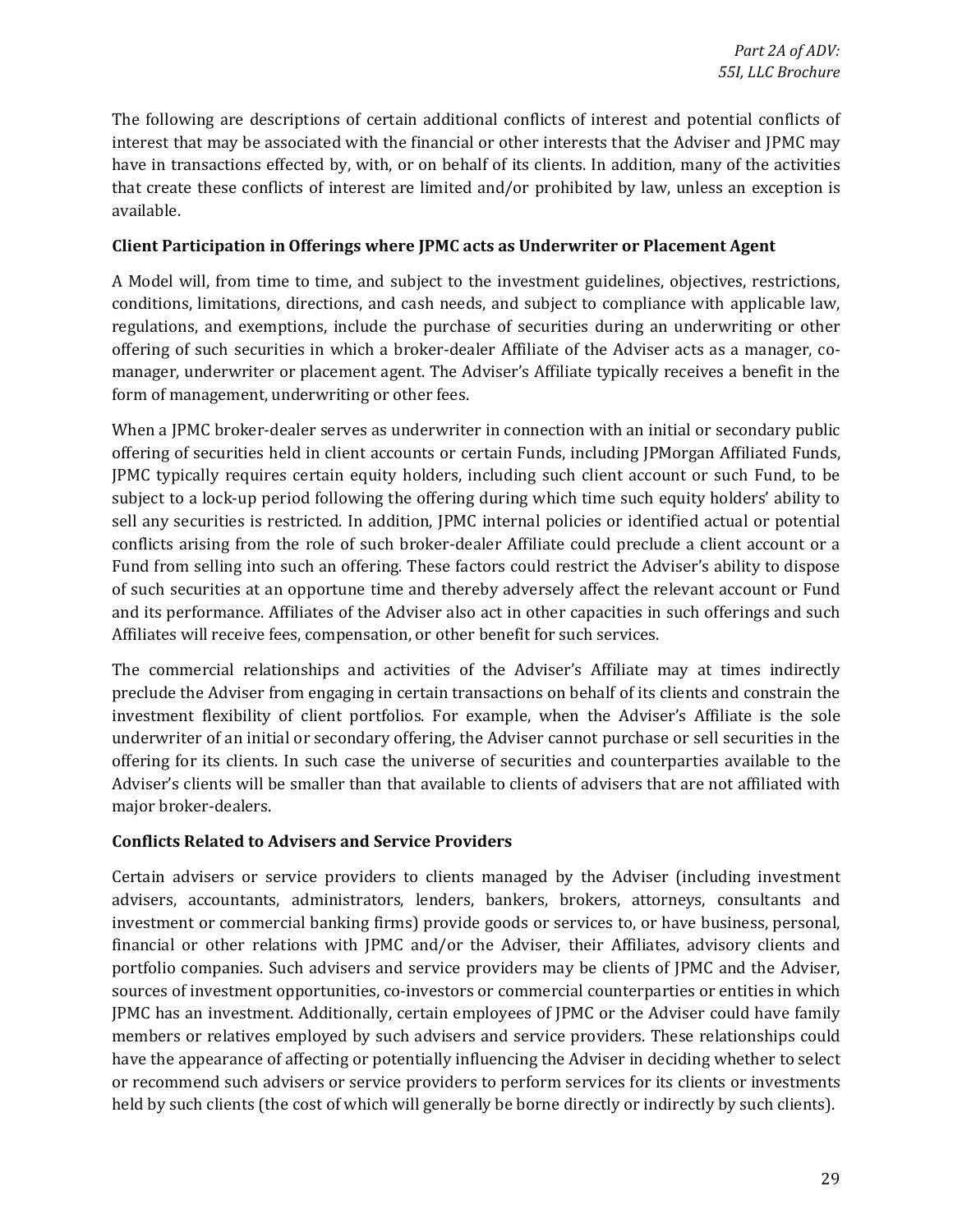for services rendered to JPMC. For example, certain law firms retained by JPMC discount their legal rates. In the event that legal services are provided jointly to JPMC and a client with respect to a particular matter, the client and JPMC will each bear their pro-rata share of the cost of such services which may reflect the JPMC discount or a higher rate, depending on the facts and circumstances of In addition, JPMC has entered into arrangements with service providers that include fee discounts fees based upon the type and volume of services provided to JPMC. The cost of legal services paid by the Adviser's clients is separately negotiated and is not included in the negotiation or calculation of the JPMC rate and, as a result, the fees that are charged to the clients typically reflect higher billing the particular engagement.

#### **Clients' Investments in Affiliated Companies**

 equity instruments or other securities that represent a direct or indirect interest in securities of holdings invested in such instruments or other securities through the Model, and may be entitled to vote or otherwise exercise rights and take actions with respect to such instruments or other index or enhanced index strategy that targets the returns of certain indices in which JPMC securities JPMC stock or other securities that represent a direct or indirect interest in securities of JPMC is Subject to applicable law, from time to time a Model will include investments in fixed income or JPMC, including JPMC stock. The Adviser will receive fees for its services on the portion of client securities on behalf of its clients. Generally, such activity occurs when a Client account includes an are a component. The Adviser has authority to execute trades to implement the Models provided by the Model Providers or Sub-Advisory Clients, however, the choice to include the investments in solely that of the Model Provider or Sub-Advisory Client.

 Clients' direct or indirect investments in the securities, secured loans or other obligations of companies affiliated with JPMC or in which the Adviser or the Adviser's other clients have an equity, debt, or other interest may result in other clients of the Adviser, the Adviser, or its Affiliates being indebtedness of a company affiliated with JPMC directly or indirectly through syndicate or relieved of obligations. For example, through a Model, a client account may acquire securities or secondary market purchases, or may make a loan to, or purchase securities from, a company that uses the proceeds to repay loans made by JPMC. The purchase, holding and sale of investments by the Adviser on behalf of its clients are beneficial to JPMC's own investments in and its activities with respect to such companies.

### **Companies with an Ownership Interest in JPMC Stock**

 Certain unaffiliated asset management firms (each, an "unaffiliated asset manager") through their publicly traded stock. Ownership interests in this range or of greater amounts present a conflict of interest when the Adviser purchases publicly traded securities of the unaffiliated asset manager or ownership interests in JPMC for regulatory purposes and to identify and mitigate actual and funds and separately managed accounts currently hold a 5% or more ownership interest in JPMC invests in funds that are advised by such unaffiliated asset manager, on behalf of client accounts or JPMorgan Affiliated Funds. The Adviser does not receive any additional compensation for client accounts' or JPMorgan Affiliated Funds' investments in publicly traded securities or funds of an unaffiliated asset manager as a result of its ownership interest in JPMC stock. JPMC monitors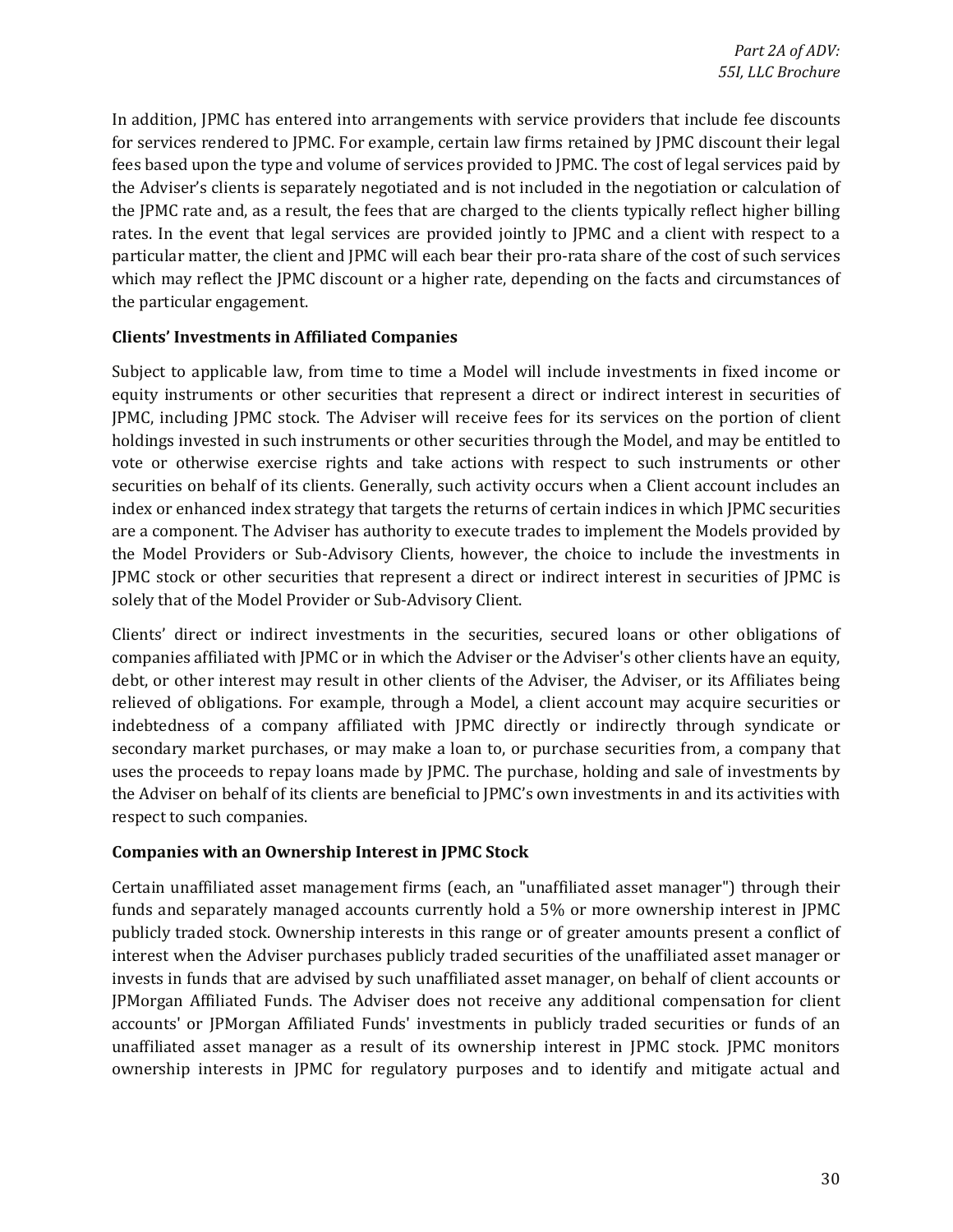perceived conflicts of interest. As of February 25, 2022, the Vanguard Group, Inc., and BlackRock, Inc. hold more than a 5% interest in JPMC.

#### **Conflicts Relating to Material Financial Interests in Client Transactions**

The Adviser may receive compensation from Model Providers if aggregate Client investments exceed certain thresholds in investment products offered by such Model Providers. Accordingly, 55ip has a financial incentive to recommend such investments.

#### **Conflicts Related to Allocation and Aggregation**

 to allocate trades or investment opportunities to certain accounts or funds. For example, the could incentivize the Adviser to allocate opportunities of limited availability to the account that Potential conflicts of interest also arise involving both the aggregation of trade orders and allocation of securities transactions or investment opportunities. Allocations of aggregated trades, particularly trade orders that were only partially filled due to limited availability, and allocation of investment opportunities raise a potential conflict of interest because the Adviser has an incentive Adviser may receive more compensation from one account than it does from a similar account. This generates more compensation for the Adviser.

The Adviser's allocation and order aggregation practices are designed to achieve a fair and equitable allocation and execution of investment opportunities among its client accounts over time, and these practices are designed to comply with securities laws and other applicable regulations. See Item 12.C, Aggregating Trading for Multiple Client Accounts, for a complete description of the Adviser's allocation and aggregation practices.

### **Investing Personal Money in the Same Securities as Clients**

 or sell the same instruments that the Adviser buys or sells for Clients, and it or they may own that neither the Adviser nor any of its Employees or related persons shall have priority over Clients' accounts in the purchase or sale of securities or other instruments and may not benefit from price From time to time the Adviser, its Employees and/or the related persons may also personally buy securities, or options on securities, of issuers whose securities are subsequently bought for Clients because of the Adviser's recommendations regarding a particular security. A conflict of interest exists in such cases because we have the ability to trade ahead of Clients and potentially receive more favorable prices than Clients will receive. To mitigate this conflict of interest, it is our policy movements that may be caused by transactions for Clients or otherwise.

#### B. Trading Securities At/Around the Same Time as Clients' Securities

As discussed above, from time to time, the Adviser, its Employees, or related persons of the Adviser may buy or sell securities for themselves that 55ip also recommends to the Client.

 transactions for Client accounts. The Adviser will also not cross trades between Client accounts. It is the policy of the Adviser that the firm will not affect any principal or agency cross securities Principal transactions are generally defined as transactions where an adviser, acting as principal for its own account or the account of an affiliated broker-dealer, buys from or sells any security to any advisory client. A principal transaction may also be deemed to have occurred if a security is crossed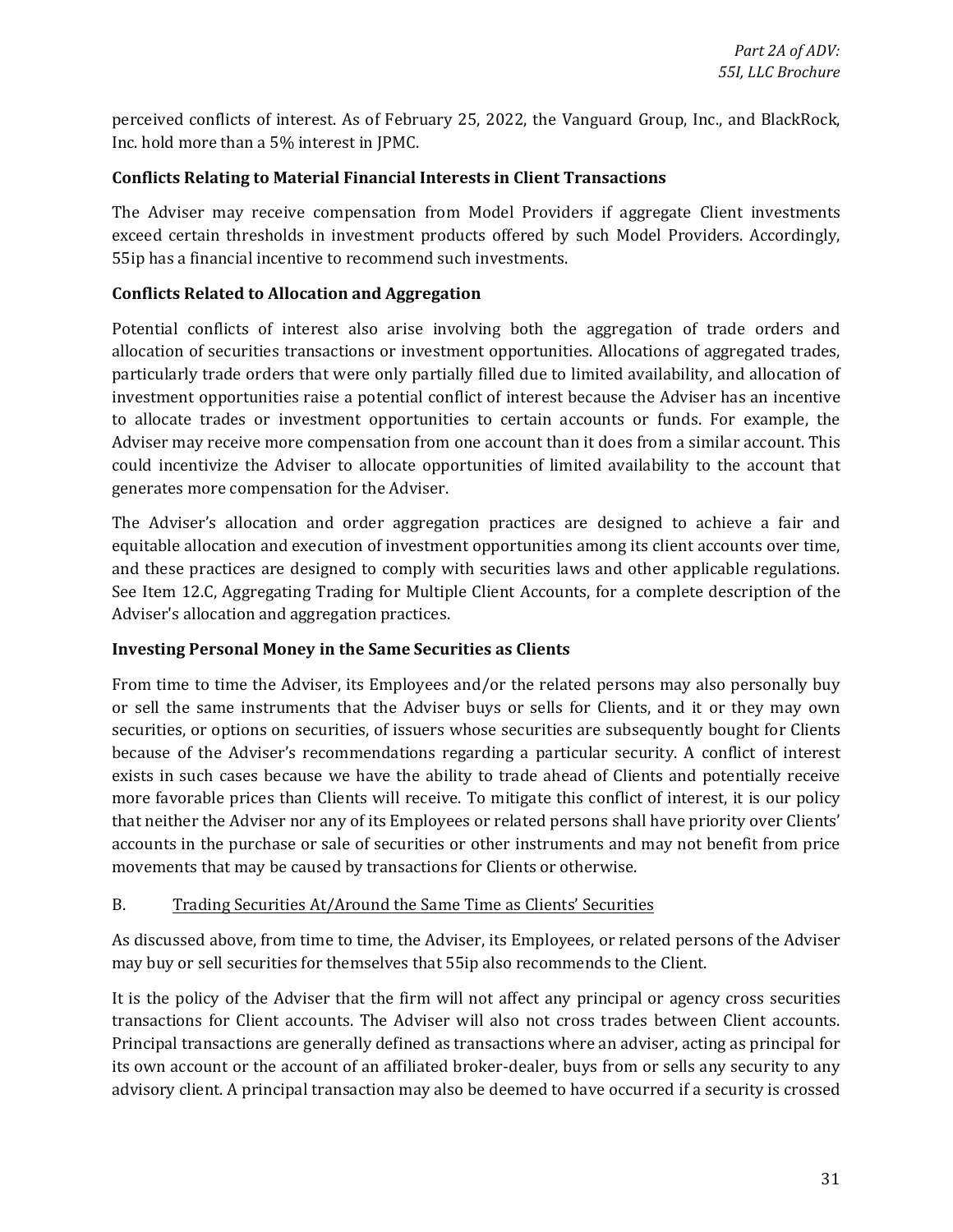<span id="page-31-0"></span> which the investment adviser, or any person controlled by or under common control with the investment adviser, acts as broker for both the advisory client and for another person on the other between a JPMorgan Affiliated Fund and another client account. An agency cross transaction is defined as a transaction where a person acts as an investment adviser in relation to a transaction in side of the transaction. Agency cross transactions may arise where an adviser is dually registered as a broker- dealer or has an affiliated broker-dealer.

### **Item 12 - Brokerage Practices**

#### A. Factors Used to Select or Recommend Broker-Dealers

 accounts and certain Sub-Advisory Client accounts (including wrap accounts) for which 55ip has financial responsibility in particular markets, familiarity both with investment practices generally Program client only covers execution costs on trades executed through the Sponsor or its For most Sub-Advisory Client accounts, the Sub-Advisory Client's custodian selects the brokerdealer and 55ip typically plays no role in selecting the broker-dealer. For Individual Client authority to execute trades, 55ip has discretion as to the placement of brokerage (and accordingly, the commission rates paid). In selecting brokers to effect portfolio transactions, 55ip considers factors such as price, quality of execution, expertise in particular markets, the ability of the brokers to effect the transactions, the brokers' facilities, reliability, reputation, experience, and techniques employed by Clients and clearing and settlement capabilities, subject at all times to principles of best execution, in accordance with 55ip's policies and procedures. In selecting broker/dealers to execute transactions, 55ip need not solicit competitive bids and does not have an obligation to seek the lowest available commission cost. 55ip believes that the broker-dealers that it recommends provide competitive transaction and custody costs, helping Clients to eliminate or control costs and optimize the custodial structure to the benefit of account holders. Although 55ip has discretion to select broker dealers other than the Sponsor in Wrap Programs, 55ip generally places such trades through the Sponsor because the wrap fee paid by each Wrap Affiliates.

 the extent 55ip would otherwise be obligated to pay for such assistance, it has a conflict of interest Certain brokers utilized by 55ip may provide general assistance to 55ip, including, but not limited to technical support, consulting services, and consulting services related to staffing needs. In selecting a broker, 55ip may consider the broker's general assistance and consulting services. To in considering those services when selecting a broker.

1. Research and Other Soft Dollar Benefits

 Except as discussed above, 55ip currently does not anticipate receiving research or other products or services other than execution from a broker-dealer or third-party in connection with Client obligations to do so, to enter into "soft dollar" arrangements with one or more broker-dealers. All securities transactions ("soft dollar benefits"). However, in the future, 55ip shall have the right if, in good faith, it considers it to be in the best interest of the Client and consistent with 55ip's "soft dollar" arrangements will fall within the safe harbor provided by Section 28(e) of the Securities Exchange Act of 1934, as amended, as that safe harbor is currently interpreted by the SEC.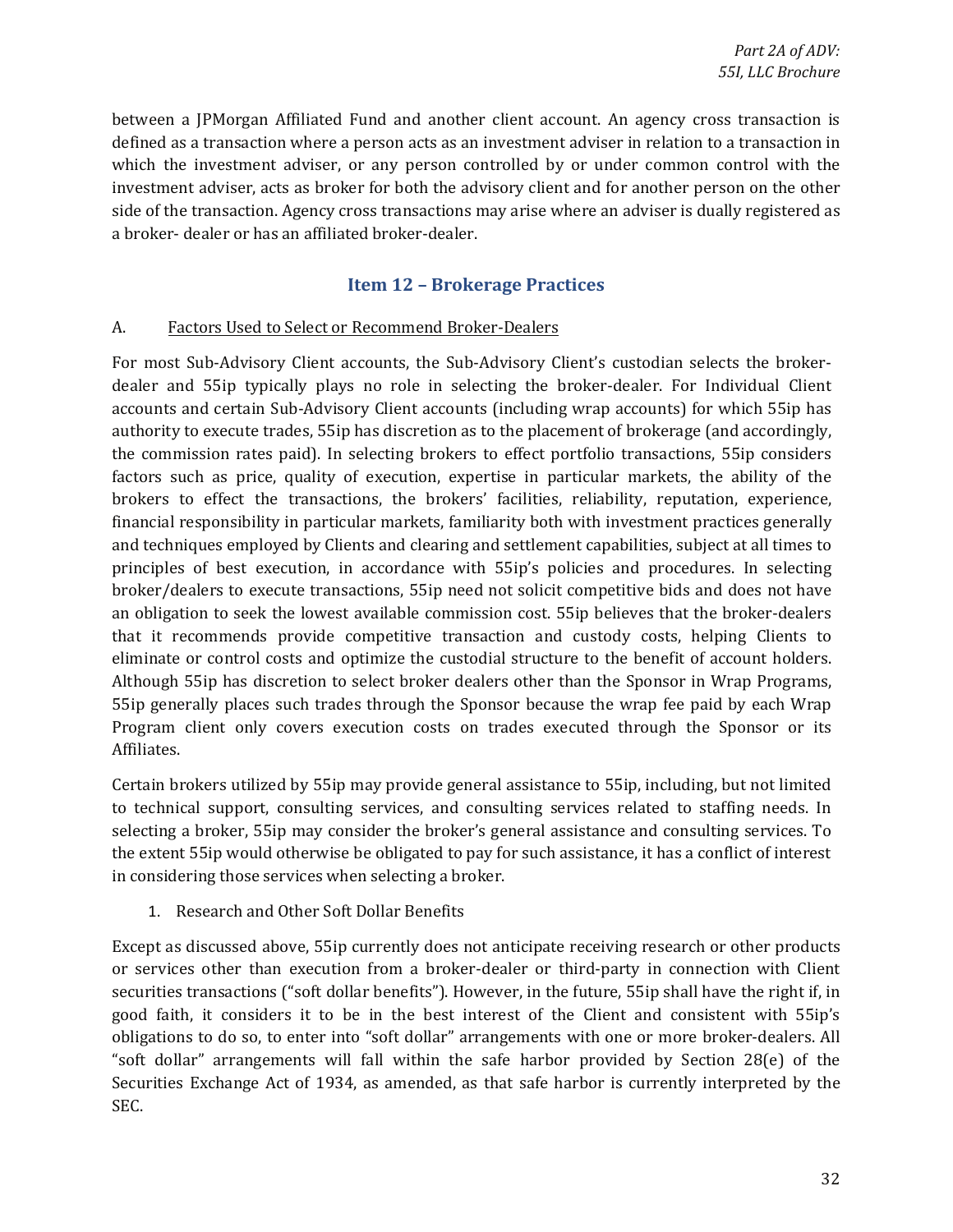#### 2. Brokerage for Client Referrals

55ip does not consider, in selecting or recommending broker-dealers, client referrals from a broker-dealer.

#### 3. Directed Brokerage

 55ip does not generally recommend, request or require that clients direct the Adviser to execute transactions consistent with its duty to seek best execution, the Adviser generally will accept only a with its fiduciary duties, or for other reasons, determined in the Adviser's sole discretion. For transactions through a specified broker-dealer. However, under certain conditions, the Adviser may accept written direction from a client, including those participating in Wrap Programs, to direct brokerage commissions from that client's account to specific brokers, in return for services provided by the brokers to the client. Due to the Adviser's overall objective of effecting client limited percentage of clients' directed brokerage trade requests. The Adviser reserves the right to decline directed brokerage instructions where it believes such trading direction could interfere example, the Adviser generally will not enter client orders with a directed broker when a pending order has been placed with a different broker based on the Adviser's evaluation of its best execution criteria.

#### B. Aggregating Trading for Multiple Client Accounts

 reasonably ensure that accounts are treated in a fair and equitable manner and that no one account is systematically favored over another in the allocation of trade orders. The Adviser seeks to treat The Adviser has allocation practices in place that are designed to reasonably promote fair and equitable allocations of investment opportunities among its client accounts over time and to promote compliance with applicable regulatory requirements. Such practices are designed to accounts in a non-preferential manner, such that allocations are not based upon the client, account performance, fee structure, or the portfolio manager.

In general, orders involving the same investment opportunity are aggregated throughout each trading day when the accounts utilize the same custodian, consistent with the Adviser's obligation to obtain best execution for its clients. Partially completed orders will generally be allocated among participating accounts on a pro-rated (in proportion) average price basis. 55ip retains the discretion to place orders for the same security for different Clients at different times and in different relative amounts due to differences in investment objectives, cash availability, size of order and practicability of participating in "block" transactions. The level of participation by different Clients in the same security may also be dependent upon other factors relating to the suitability of the security for the particular Client.

 The Adviser has an established mechanism for creating a trade rotation among the various custodial platforms and programs, which determines the order in which trade instructions are transmitted to each Sponsor. The trade rotation seeks to allocate trading opportunities such that, over time, no custodial platform or program receives preferential treatment as a result of the timing of the receipt of its trade instructions. Programs which have different investment strategies or which trade on a different frequency are generally traded on their own rotation cycle. The Adviser creates a separate trade rotation for discretionary and non-discretionary programs. For the Custom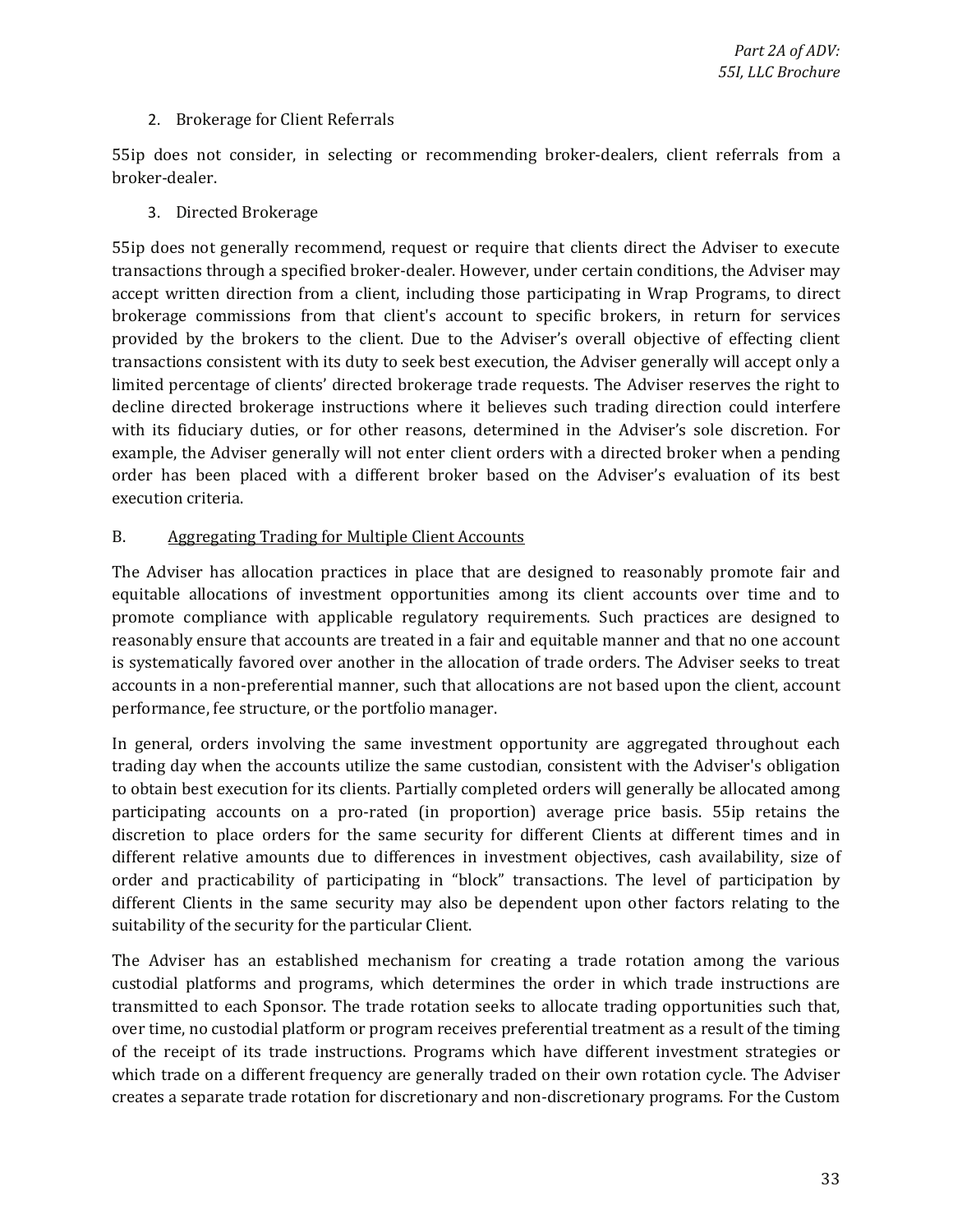<span id="page-33-0"></span>Invest strategy, the Adviser does generally not utilize a trade rotation but typically sends the trade instructions to all applicable custodians simultaneously.

 55ip and/or its related persons or Clients may buy or sell specific securities for its or their own 55ip attempts in good faith to allocate such opportunities among Clients in a manner that, over account that are not deemed appropriate for Client accounts at the time, based on personal investment considerations that differ from the considerations on which decisions as to investments in Client accounts are made. Where execution opportunities for a particular security are limited, time, is equitable to all Clients.

### **Item 13 - Review of Accounts**

#### A. Frequency and Nature of Periodic Review and Who Makes Those Reviews

 individual issue prospects are considered. The reviews are conducted by the research and/or features associated with each investment strategy or applicable to a particular client account. 55ip reviews Client accounts on at least a monthly basis to ensure consistency with the Client's strategy and performance objectives. Asset allocation, cash management, market prospects and trading teams within 55ip. The information in this Brochure does not include all the specific review Clients are urged to ask questions regarding the Adviser's review process applicable to a particular strategy or investment product.

#### B. Factors That Will Trigger a Non-Periodic Review of Client Accounts

In addition to periodic reviews, the Adviser may perform reviews as it deems appropriate or otherwise required. Additional reviews of client accounts may be triggered by client request, compliance monitoring, industry factors, market developments, statutory and regulatory changes, and/or any issues that may have been identified with respect to a client account.

#### C. Content and Frequency of Regular Reports

Sub-Advisory and Trade List Delivery Clients utilizing 55ip's tax management services receive monthly reports describing the details of their client accounts including asset allocation and certain benefits like tax savings, depending on the nature of the agreement. Reports will generally be available in electronic format through the 55ip Services Portal.

### **Item 14 - Client Referrals and Other Compensation**

#### A. Economic Benefits Provided by Third Parties

The Adviser receives monetary compensation from certain affiliated and unaffiliated Model Providers to provide various services more fully described in Item 10.

#### B. Compensation to Non-Supervised Persons for Client Referrals

 Neither the Adviser nor any of its related persons directly or indirectly compensate any nonsupervised persons or consultants for Client referrals.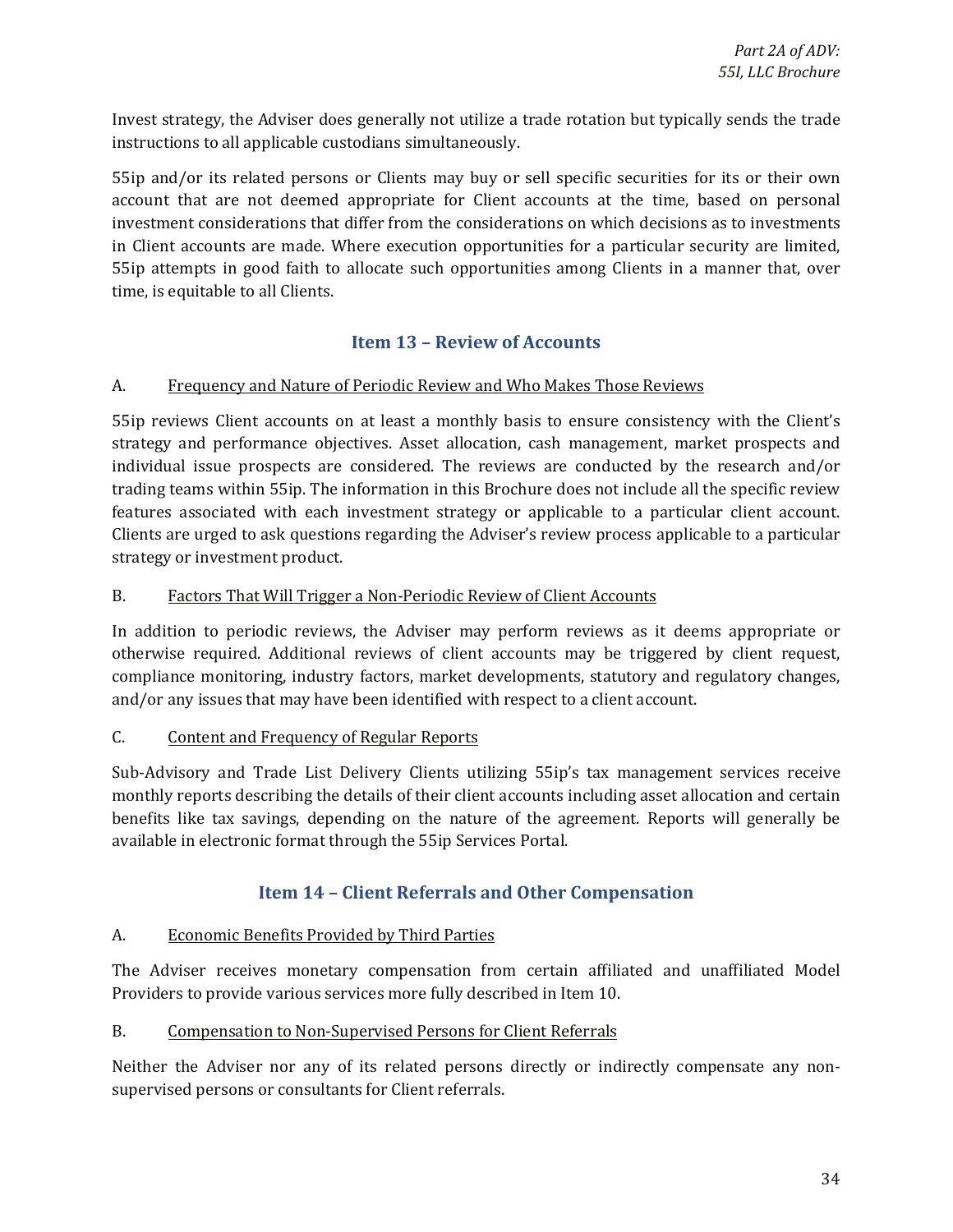### **Item 15 - Custody**

<span id="page-34-0"></span> The Adviser generally does not maintain physical custody of its clients' assets. Client assets are typically held by a qualified custodian pursuant to a separate custody agreement (other than for Clients through wrap fee programs). However, pursuant to Rule 206(4)-2 under the Advisers Act, in certain circumstances the Adviser may be deemed to have custody of client assets.

 With respect to certain separately managed accounts, the Adviser is deemed to have custody of client assets (i) when the Adviser or a related person directly or indirectly holds client funds or the custodian. The Adviser is also deemed to have custody of client assets when a related person of securities, or has authority to obtain possession of them or (ii) if the Adviser is authorized or permitted to withdraw client funds or securities maintained with a custodian upon its instruction to the Adviser acts as custodian for such accounts.

 statements (paper or electronic) from the broker-dealer, bank, or other qualified custodian that Clients do not receive account statements from the Adviser. Clients receive at least quarterly holds and maintains the Client's investment assets. Client should carefully review and reconcile the custodian statements to ensure that they reflect appropriate activity in the account. If Clients do not receive periodic accounts statements from their qualified custodian in a timely manner, they should contact their custodian immediately.

### **Item 16 – Investment Discretion**

 Each Client's advisory or sub-advisory Agreement, as well as agreements under which the Adviser execute trades and invest its Clients' assets in accordance with the model or strategy selected by the has been delegated comparable services, generally grants the Adviser discretionary authority to Client, subject to any specific limitations as to type, amount, concentration, or leverage, as determined by each Client and set forth in the applicable Agreement. Any limitations on this authority shall be included in the applicable Agreement and/or written authority statement. Clients may change/amend these limitations as permitted pursuant to the applicable Agreement, and any such amendment requests shall be in writing.

### **Item 17 – Voting Client Securities**

 receive nor have the opportunity to vote proxies. The Client will generally receive proxies or other solicitations directly from the custodian or transfer agent. 55ip does not exercise voting authority responsibility of the ETF's investment manager to exercise voting authority over proxies of the Due to the nature of products that the Adviser currently trades, the Adviser generally will not over proxies of the underlying companies within ETFs held in any Client's account. It is the underlying companies within such ETFs.

 vote proxies, as a fiduciary, the Adviser must act in the best interest of the client with respect to 55ip is only responsible for voting proxies in cases where the Agreement explicitly includes provisions specifying 55ip's proxy voting obligations. If a client gives the Adviser the authority to proxy voting activities. To ensure that proxies are voted in the best interests of its clients and to